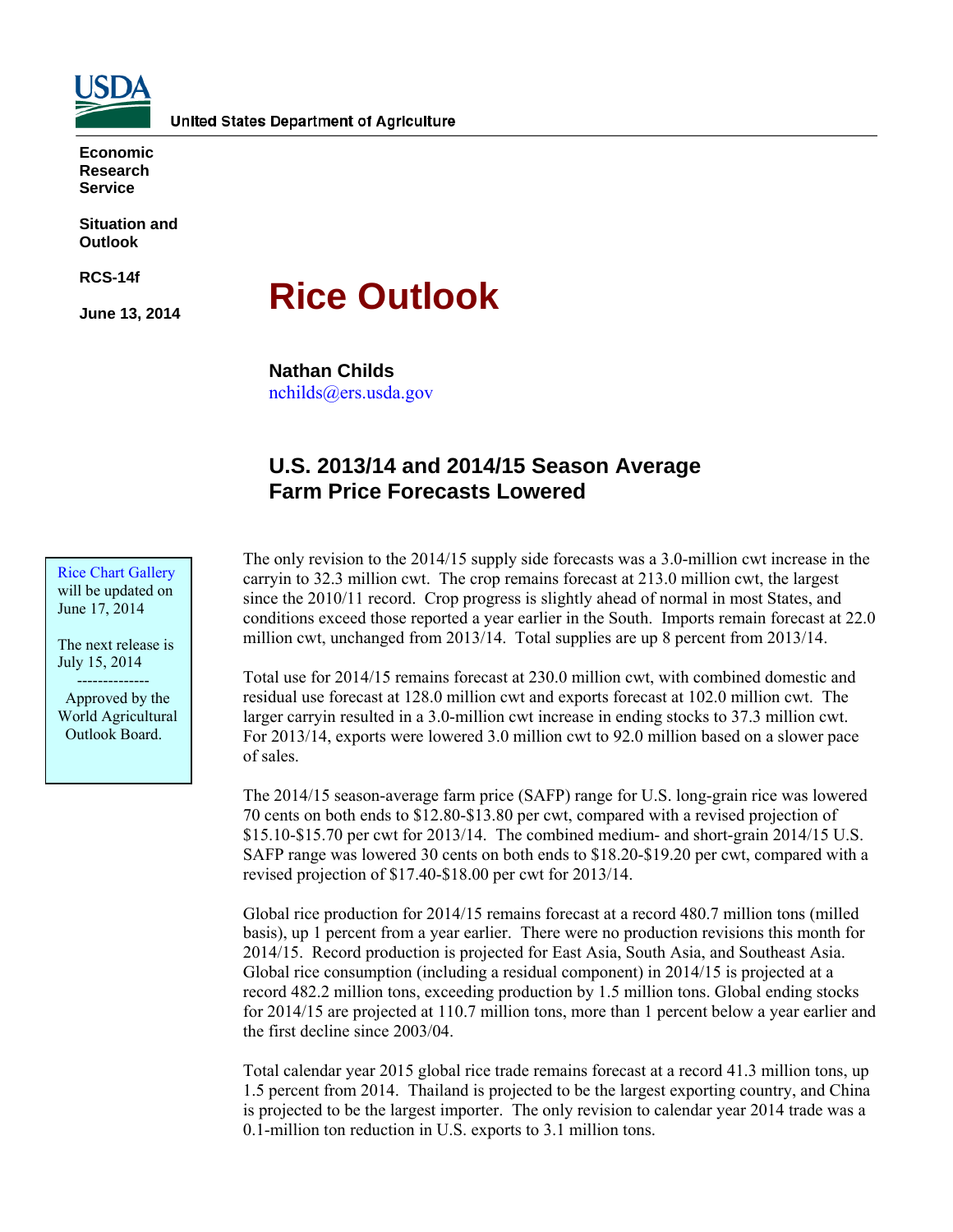Prices for medium and higher grades of Thailand's regular-milled white rice have changed little since early May. Price quotes from Vietnam have increased about 1 percent since early May. U.S. prices for long-grain milled rice have declined slightly over the past month. Prices for California milled rice for the U.S. market have also declined over the past month, while quotes for the export market are unchanged.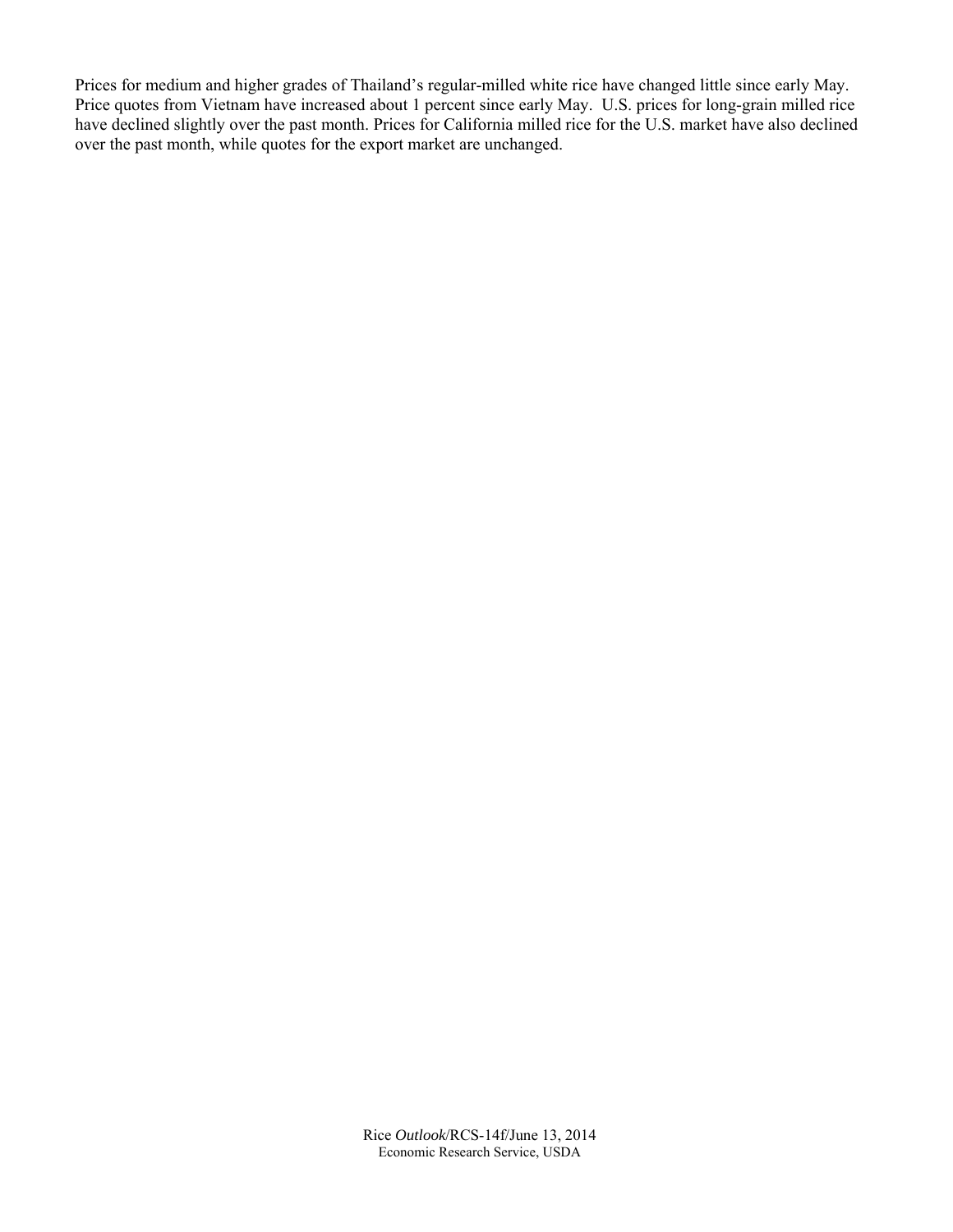# **Domestic Outlook**

#### *U.S. 2014/15 Rice Production Projected at 213.0 Million Cwt*

There were no revisions to the 2014/15 U.S. rice crop forecasts this month. The crop remains projected at 213.0 million cwt (rough-basis), up 12 percent from a year earlier and the largest since the 2010/11 record crop. The larger crop is the result of a 16-percent expansion in planted area to 2.89 million acres. The 2014/15 area estimates is based on the March *Prospective Plantings* report, which asked producers in early March how much rice acreage they intended to plant. Actual plantings often vary from intended plantings. The first survey of 2014/15 actual plantings will be reported in the June 30 *Acreage* report.

The 2014/15 average yield remains projected at 7,468 pounds per acre, down 3 percent from a year earlier, but still the second highest on record. The yield forecast is based on 1990-2013 trend yields by class and reflects the smaller-thannormal share of the total U.S. crop being harvested in California, which consistently achieves the highest yields among U.S. rice-growing States. The first survey of actual 2014/15 yields for all rice and by State will be released in the August *Crop Production* report.

By class, the 2014/15 U.S. long-grain crop remains projected at 161.0 million cwt, an increase of 22 percent from a year earlier and the largest since the 2010/11 record long-grain crop. Combined medium- and short-grain production in 2014/15 remains projected at 52.0 million cwt, a decline of 10 percent from a year earlier and the smallest since 2008/09. The decline in medium- and short-grain production in 2014/15 is the result of drought and low reservoir levels in California where the bulk of the U.S. medium- and short-grain crop is grown. Production of mediumand short-grain rice is projected to be higher in the South than a year earlier.

Despite heavy rains early in the season in much of the South, the U.S. crop progress is slightly ahead of normal in most parts of the country, with planting complete in all reported rice growing States. For the week ending June 8, 93 percent of the U.S. rice crop had emerged, unchanged from last year, but 1 percentage point ahead of the U.S. 5-year average. In the Delta, Arkansas' 2014/15 rice crop was reported 98 percent emerged by June 8, up slightly from the State's 5-year average of 96 percent. Mississippi's 2014/15 crop was reported 91 percent emerged by June 8, 3 percentage points ahead of the State's 5-year average. In Missouri, 97 percent of the 2014/15 crop was reported emerged by June 8, 1 percentage point ahead of the State's 5-year average.

Progress was normal or ahead of normal on the Gulf Coast as well. In Texas, 100 percent of the crop was reported emerged by June 8, 5 percentage points ahead of the State's 5-year average. Louisiana's 2014/15 was reported 99 percent emerged by June 8, unchanged from the State's 5-year average. Rain has been especially heavy this spring in these two Gulf Coast States. In California, despite a delayed start to planting, progress was slightly ahead of normal. For the week ending June 8, 75 percent of the 2014/15 California crop had emerged, slightly ahead of the State's 5-year average of 73 percent.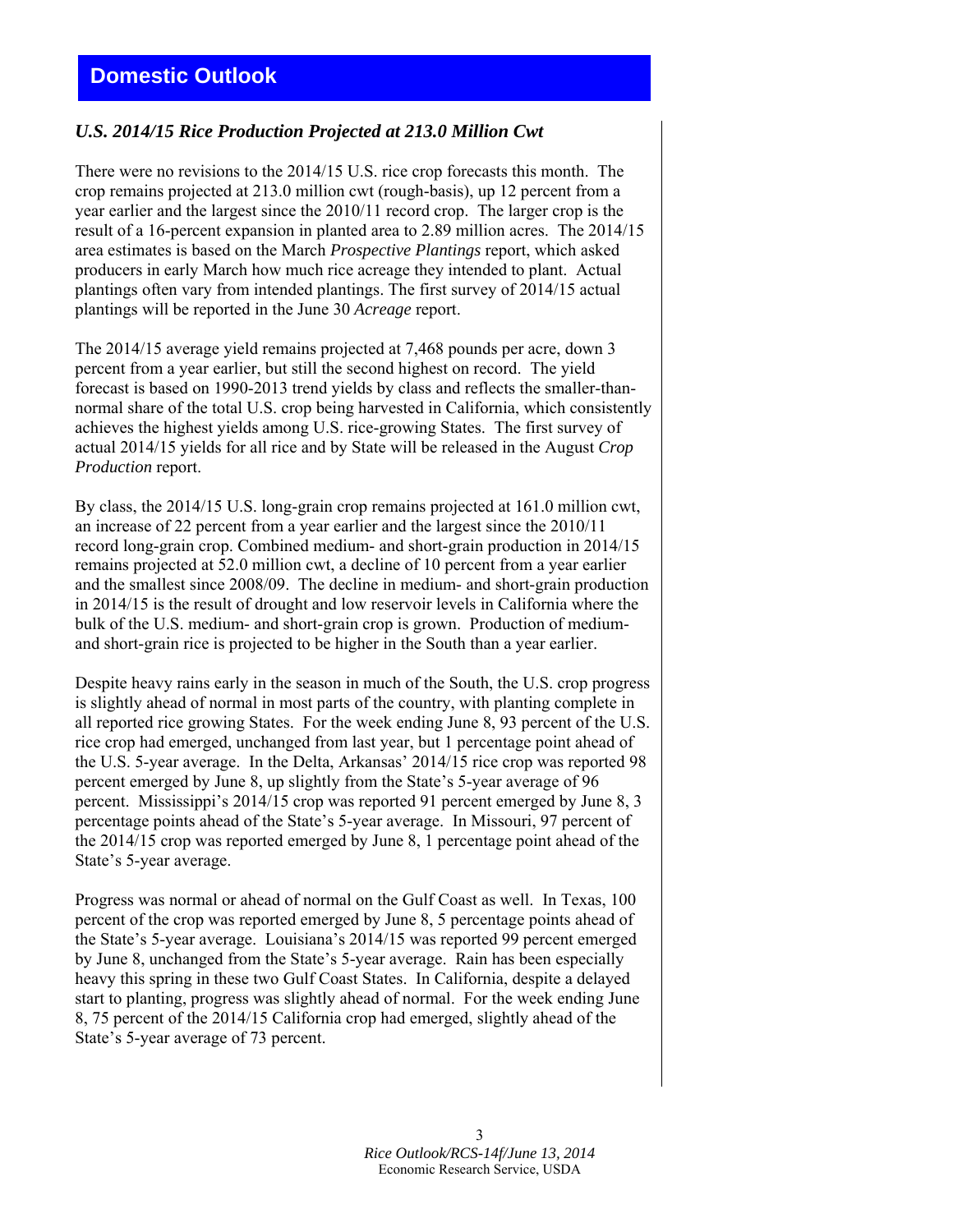Conditions of the 2014/15 rice crop remain higher than last year across the South. For the week ending June 8, 69 percent of the U.S. crop was rated in good or excellent condition, compared with 62 percent a year earlier. Arkansas' 2014/15 crop was rated 63 percent good or excellent for the week ending June 8, well ahead of just 51 percent a year earlier. In Mississippi, 80 percent of the crop was rated in good or excellent condition for the week ending June 8, well ahead of 59 percent a year earlier. Missouri's 2014/15 rice crop was rated 57 percent good or excellent for the week ending June 8, up from just 46 percent a year earlier. Most of the Delta experienced heavy rains early in the 2013 growing season that adversely impacted crop conditions.

Crop conditions of the 2014/15 rice crop were reported higher than a year earlier on the Gulf coast as well, despite heavy rains this season. In Louisiana, 80 percent of the crop was rated in good or excellent condition, well above 59 percent a year earlier. In Texas, 53 percent of the crop was rated in good or excellent condition for the week ending June 8, compared with just 42 percent a year earlier. In contrast to the South, crop conditions in California remain behind last year's abnormally high ratings. For the week ending June 8, 75 percent of the California crop was rated in good or excellent condition, compared with 95 percent a year earlier. The State has experienced a severe drought this year.

## *U.S. Rice Supplies in 2014/15 Projected To Increase 8 Percent*

Total U.S. supplies of rice in 2014/15 are projected at 267.3 million cwt, up 3.0 million cwt from last month's forecast and 8 percent above a year earlier. Total supplies are the largest since 2010/11. In 2014/15, a larger crop and steady imports are projected to more than offset a smaller carryin. By class, long-grain total supplies are projected at 199.3 million cwt, up 2.0 million cwt from last month's forecast and 16 percent larger than a year earlier. The year-to-year increase is the result of a much larger crop. Medium- and short-grain total supplies are projected at 65.7 million cwt, an increase of 1.0 million cwt from last month's forecast, but down 11 percent from a year earlier and the smallest since 2008/09. Production, carryin, and imports of medium- and short-grain rice are all projected smaller in 2014/15 than a year earlier.

The beginning stocks forecast for 2014/15 was raised 3.0 million cwt to 32.3 million cwt, still 11 percent below a year earlier and the smallest since 2009/10. The revision was the result of changes to the 2013/14 balance sheet. The 2014/15 long-grain carryin forecast was raised 2.0 million cwt to 19.3 million cwt, still 12 percent smaller than a year earlier and the smallest since 2008/09. The medium- and short-grain carryin forecast was increased 1.0 million cwt to 10.7 million cwt, still 12 percent below a year earlier. Stocks of brokens, included in the all-rice estimate, are not classified by class.

Total U.S. rice imports in 2014/15 remain projected at 22.0 million cwt, unchanged from a year earlier and second only to the 2007/08 record of 23.9 million cwt. Long-grain imports remain projected at 19.0 million cwt, up 3 percent from a year earlier and the highest on record. Thailand is expected to again supply more than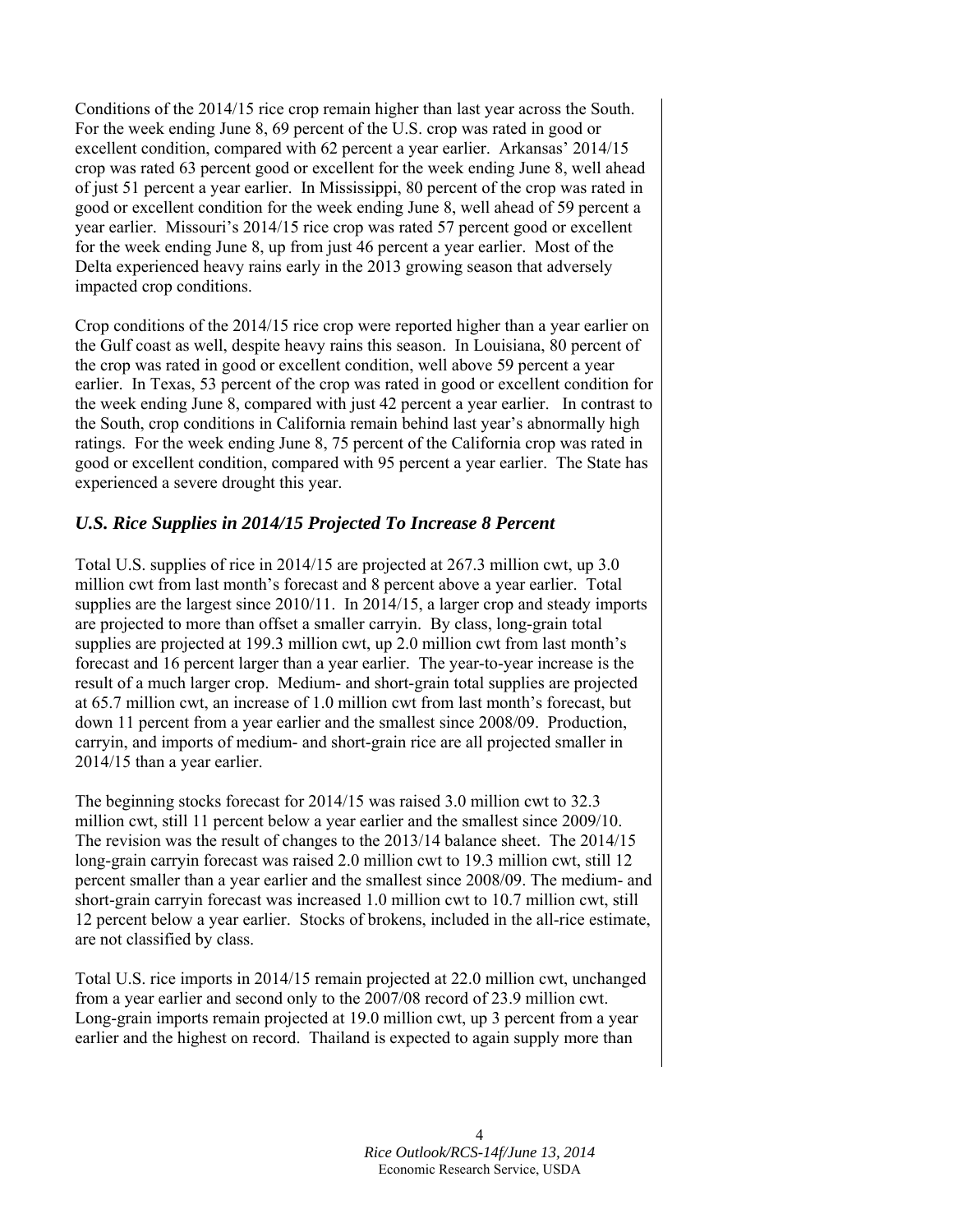70 percent of U.S. long-grain imports, shipping its premium jasmine rice, an aromatic. Basmati rice from India and Pakistan supply much of the remaining U.S. long-grain rice imports.

Combined medium- and short-grain rice imports remain projected at 3.0 million cwt, down 14 percent from a year earlier, but still slightly above the 2009/10- 2012/13 average. In 2013/14, the U.S. imported nearly 1.0 million cwt of broken rice kernels from Australia, a major exporter of medium- and short-grain rice. The United States does not typically import brokens from Australia. Specialty rice from Thailand accounts for the bulk of U.S. imports of medium- and short-grain rice. Italy supplies a small amount of Arborio rice to the United States each year.

#### *U.S. 2014/15 Exports Remain Forecast at 102.0 Million Cwt*

Total use of U.S. rice in 2014/15 remains projected at 230.0 million cwt, up almost 7 percent from the year-earlier revised estimate. Both total domestic use (including a residual component) and exports are projected to be higher in 2014/15 than in 2013/14. Total long-grain use in 2014/15 is projected at 173.0 million cwt, an increase of 13 percent from a year earlier and the highest since 2010/11. For combined medium- and short-grain rice, total use is projected at 57.0 million cwt, a decline of nearly 10 percent from a year earlier and the smallest since 2008/09.

Total domestic and residual use of all rice in 2014/15 remains projected at 128.0 million cwt, up 4.0 million cwt from a year earlier. The increase is based on a larger U.S. crop and a slightly larger population. Long-grain domestic and residual use remains projected at 101.0 million cwt, up 11 percent from a year earlier and the second highest on record. Combined medium- and short-grain domestic and residual use remains forecast at 27.0 million cwt, down 18 percent from a year earlier and the smallest since 1988/89. The decline is based on smaller supplies and higher prices.

Total exports in 2014/15 are projected at 102.0 million cwt, up almost 11 percent from a year earlier. The increase in U.S. exports is based on larger supplies and expectations of more competitive U.S. prices, with U.S. sales likely to be larger in 2014/15 to the Middle East and Sub-Saharan Africa, two key markets where the United States competes with Asian exporters.

Long-grain U.S. exports remain projected at 72.0 million cwt, an increase of 16 percent from a year earlier. The Western Hemisphere is the largest export market for U.S. long-grain rice, accounting for two-thirds of U.S. long-grain shipments. The Middle East and Sub-Saharan Africa are the next largest markets for U.S. longgrain rice. Combined medium- and short-grain U.S. exports remain projected at 30.0 million cwt, unchanged from a year earlier and the smallest since 2008/9. In 2014/15, U.S. medium- and short-grain exports will be limited by tighter U.S. supplies and higher prices. Northeast Asia, the Middle East, and North Africa are the major markets for U.S. medium- and short-grain rice.

By type, U.S. rough-rice exports remain projected at 34.0 million cwt, up 8 percent from a year earlier. Long-grain accounts for the bulk of U.S. rough-rice exports, with Latin America the top regional market and Mexico and Central America the largest buyers. Southern long-grain accounts for nearly all of the U.S. rough-rice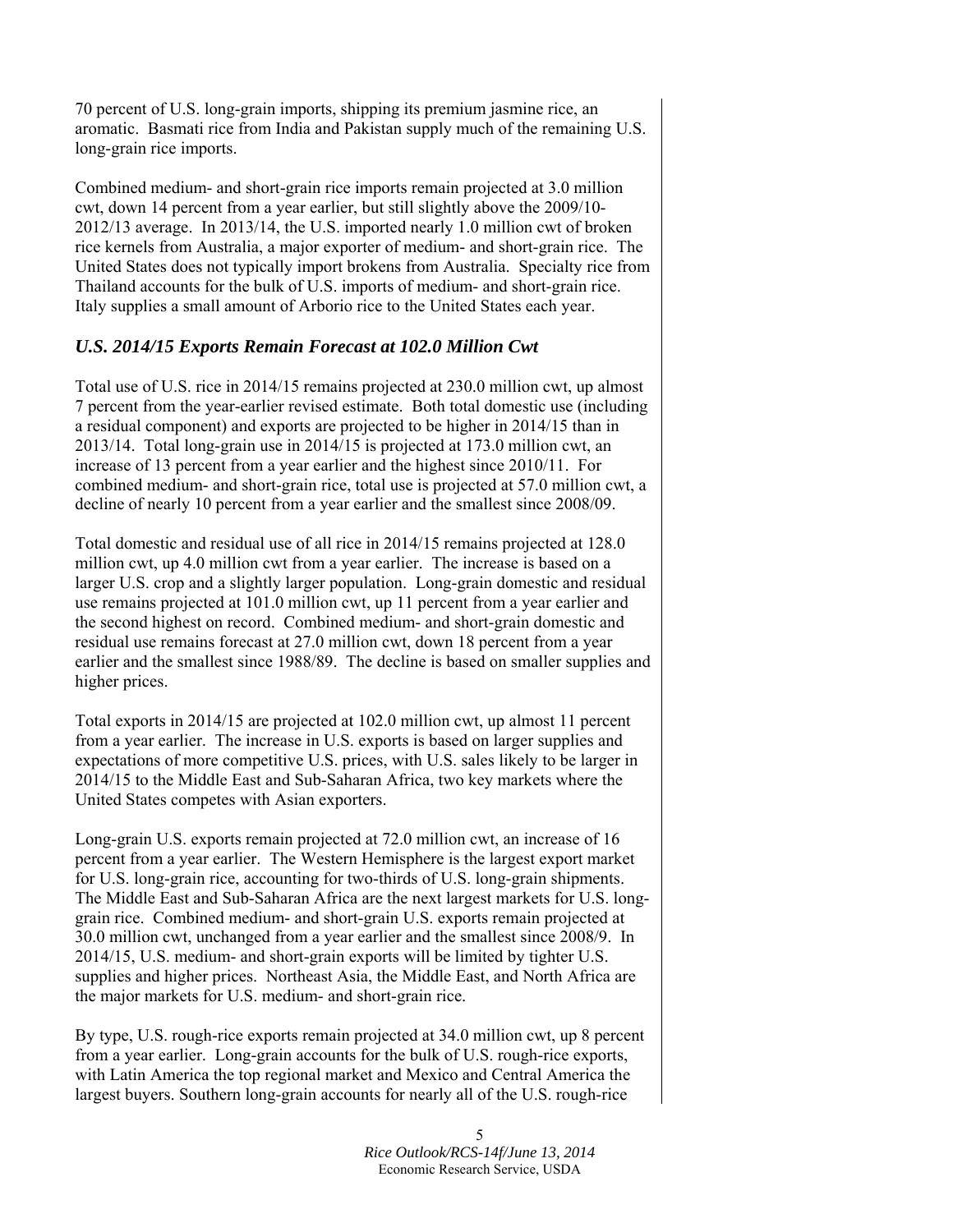shipments to Latin America. Turkey and Libya account for the bulk of U.S. medium- and short-grain rough-rice exports, taking mostly California rice.

Combined milled- and brown-rice exports (on a rough basis) are projected at 68.0 million cwt, up 12 percent from a year earlier. Northeast Asia, the Middle East, Haiti, Canada, and Sub-Saharan Africa are the largest export markets for U.S. milled rice exports.

U.S. ending stocks of all rice in 2014/15 are projected at 37.3 million cwt, up 3.0 million cwt from last month's forecast and nearly 16 percent larger than a year earlier. The stocks-to-use ratio is estimated at 16.2 percent, up from a revised 15.0 percent in 2013/14. By class, the 2014/15 U.S. long-grain carryout is projected at 26.3 million cwt, 2.0 million cwt above last month's forecast and 36 percent larger than a year earlier. The long-grain stocks-to-use ratio is estimated at 15.2 percent, up from 12.6 percent in 2013/14. Expectations of ending stocks of this level will likely pressure prices lower during the market year.

The medium- and short-grain carryout is projected at 8.7 million cwt, up 1.0 million cwt from last month's forecast, but 19 percent smaller than a year earlier. The medium- and short-grain stocks-to-use ratio is estimated at 15.3 percent, down from 17.0 percent in 2013/14. Both ending stocks and the stocks-to-use ratio for medium- and short-grain rice are the lowest since 2008/09. Expectations of a small carryout are expected to push prices higher in 2014/15.

### *2013/14 U.S. Export Forecast Lowered to 92.0 Million Cwt*

There were no revisions to the 2013/14 supply side estimates this month. On the use side, the 2013/14 U.S. export forecast was lowered 3.0 million cwt to 92.0 million cwt based on shipment data reported by the U.S. Census Bureau through April, shipment and sales data reported in the weekly *U.S. Export Sales* through May 29, and expectations regarding shipments for the remainder of the market year. Sales and shipments to Central America, Northeast Asia, Venezuela, and Sub-Saharan Africa have all lagged those of a year earlier. U.S. rice exports in 2013/14 are 14 percent smaller than a year earlier and the weakest since 2006/07.

Combined milled- and brown-rice exports (on a rough-rice basis) are projected at 60.5 million cwt, down 1.5 million cwt from last month's forecast and 17 percent below a year earlier. Combined milled and brown rice exports are the lowest since 2006/07. Northeast Asia, the Middle East, Canada, and Sub-Saharan Africa are the largest markets for U.S. milled rice (including brown rice). U.S. rough-rice exports are projected at 31.5 million cwt, also down 1.5 million cwt from last month's forecast and 8 percent below a year earlier. These are the smallest U.S. rough-rice exports since 2000/01. Mexico and Central America are the top markets for U.S. rough rice, taking almost exclusively southern long-grain. Turkey and Libya are the only substantial market for U.S. medium-grain rough-rice exports.

U.S. 2013/14 long-grain exports are projected at 62.0 million cwt, down 2.0 million from last month's forecast and 18 percent below a year earlier. These are the lowest U.S. long-grain exports since 1996/97. A record price difference over Asian competitors and smaller U.S. supplies are the main reasons for the sharp decline in U.S. long-grain rice exports in 2013/14. Latin America, Canada, the Middle East,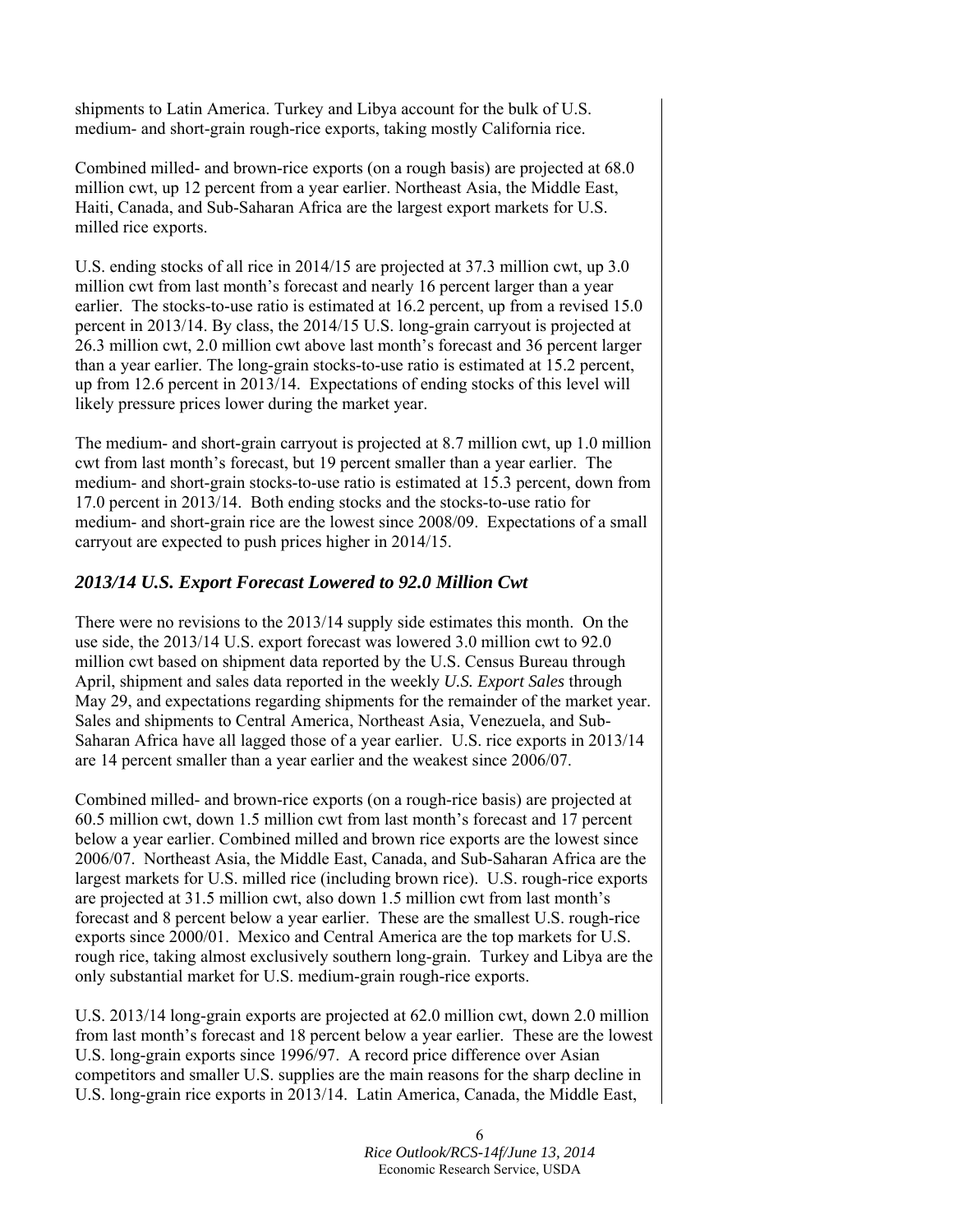and Sub-Saharan Africa are the major markets for U.S. long-grain rice. Long-grain accounts for about 70 percent of global rice trade.

Combined medium- and short-grain U.S. exports in 2013/14 are forecast at 30.0 million cwt, down 1.0 million from last month's forecast and 3 percent below a year earlier. These are the smallest medium- and short-grain U.S. rice exports since 2008/09.

The reduced 2013/14 U.S. export forecast raised total U.S. ending rice stocks 3.0 million cwt to 32.3 million cwt. Long-grain ending stocks were raised 2.0 million cwt to 19.3 million cwt. The combined medium- and short-grain 2013/14 ending stocks forecast was raised 1.0 million cwt to 10.7 million cwt.

### *U.S. Season-Average Farm Price Forecasts Lowered for 2013/14 and 2014/15*

The 2014/15 season-average farm price (SAFP) range for U.S. long-grain rice is projected at \$12.80-\$13.80 per cwt, down 70 cents on both the high and low end from last month's forecast. The 2014/15 SAFP for long-grain rice is below the revised \$15.10-\$15.70 per cwt forecast for 2013/14 and is the lowest since 2010/11. The lower expected U.S. SAFP in 2014/15 is based on larger U.S. supplies and expected lower global trading prices. The high- and low-end of the 2013/14 SAFP was lowered 10 cents this month based on monthly cash prices and marketings through April and expectations of prices and marketings the remainder of the market year.

The combined medium- and short-grain 2014/15 U.S. SAFP range is projected at \$18.20-\$19.20 per cwt, down 30 cents on both the high and low ends of last month's range. This compares with a revised \$17.40-\$18.00 per cwt for 2013/14. The 2013/14 SAFP was lowered 30 cents cwt on both ends based on monthly cash prices and marketings through April and expectations of prices and marketings the remainder of the market year. The higher medium- and short-grain SAFP in 2014/15 is largely due to the smaller projected U.S. medium- and short-grain crop, a result of severe drought and low water levels in reservoirs in California.

In late May, NASS reported a mid-May U.S. long-grain rough-rice price of \$15.70 per cwt, up 10 cents from the revised April estimate. The mid-May long-grain price is the highest since December 2008. The April price was lowered 40 cents to \$15.60 from a preliminary \$16.00. For combined medium- and short-grain rice, the mid-May NASS price was reported at \$18.90 per cwt, up 80 cents from the April price. The April price is unchanged from the midmonth estimate to \$18.10 per cwt.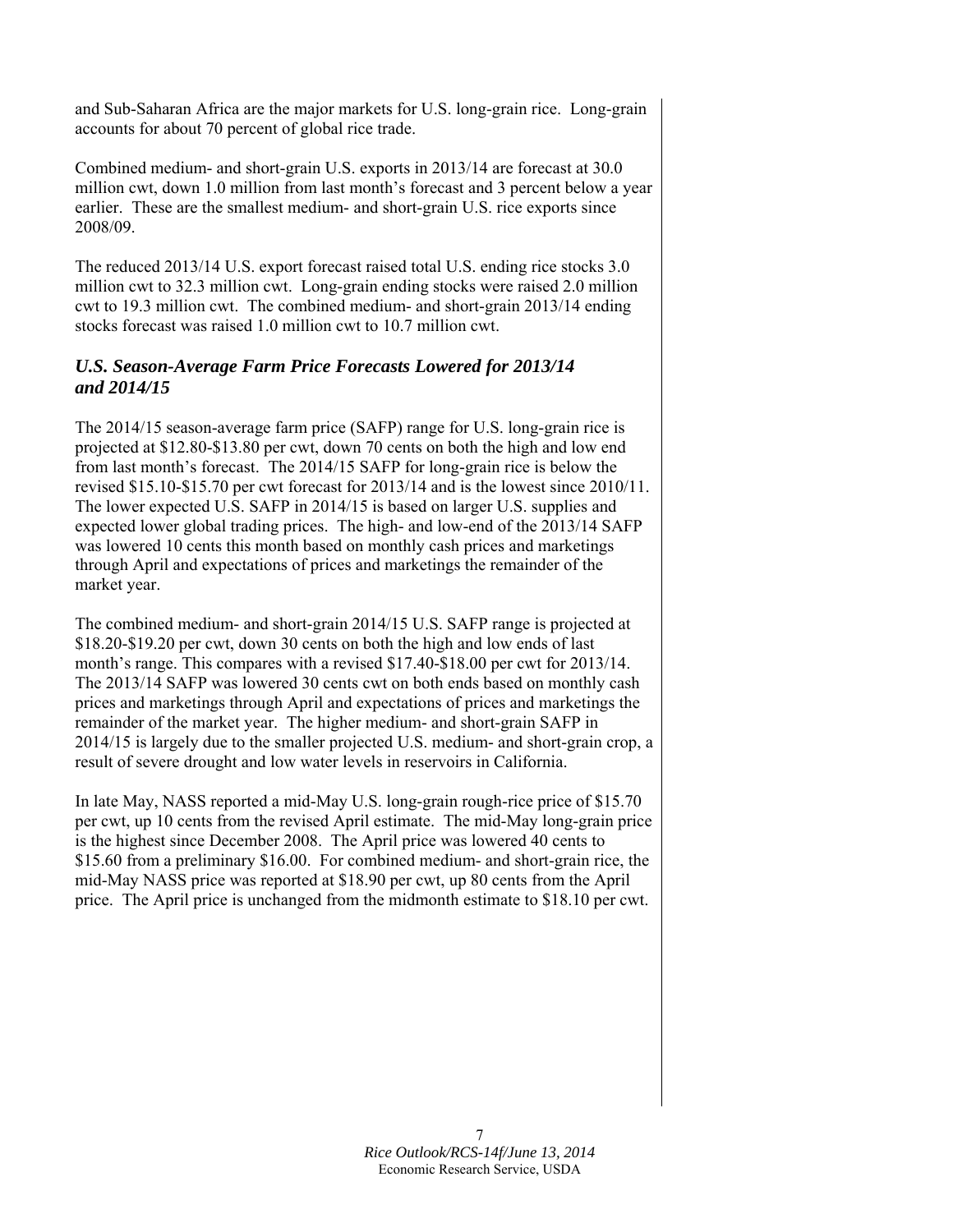## **International Outlook**

#### *Global Rice Area and Production Projected Record High in 2014/15*

Global rice production for 2014/15 remains forecast at a record 480.7 million tons (milled basis), up 1 percent from a year earlier. There were no production revisions this month for 2014/15. Record production is projected for East Asia and Southeast Asia. South Asia and Sub-Saharan Africa are projected to harvest a near-record crop. This is the fifth consecutive year of increasing global rice production.

The record global crop in 2014/15 is the result of expanded area. At a record 161.6 million hectares, global rice area in 2014/15 is up 0.8 million hectares from a year earlier. The average global yield, forecast at 4.44 tons per hectare (on a rough-rice basis), is up slightly from 2013/14 and just fractionally below the 2012/13 record of 4.45 tons.

East Asia is the largest rice producing region in the world and is forecast to produce a record 158.8 million tons of rice in 2014/15, up almost 1 percent from a year earlier, with China accounting for all of the expected production growth in the region. China is the world's largest rice growing country and is projected to harvest a record 144.0 million tons of rice in 2014/15. This is the 11th consecutive year of increasing rice production for China. Rice area in China has expanded each year since 2008/09, partly a response to rising Government support prices. Japan, North Korea, and South Korea are projected to harvest smaller crops in 2014/15 than in 2013/14.

South Asia is the second largest rice growing region in the world, with 2014/15 production projected at a near-record 153.9 million tons, just 0.3 million tons below the 2013/14 record. Afghanistan, Bangladesh, and Pakistan are projected to harvest slightly larger crops in 2014/15. In contrast, India's production—projected at 106.0 million tons—is fractionally below its 2013/14 record crop of 106.3 million tons. India has the largest rice growing area in the world, forecast at 44.0 million hectares in 2014/15. More than 40 percent of India's rice production relies on the natural flooding caused by the Southwest Monsoon, a major factor limiting India's rice yields. Nepal's 2014/15 crop is projected to be smaller in 2014/15 with a return to a normal yield. Sri Lanka's crop is projected slightly smaller in 2014/15 as well. India and Pakistan are major exporters.

Southeast Asia is projected harvest of a record 118.6 million tons in 2014/15, up 1 percent from a year earlier. The region includes some of the largest rice exporters and importers in the world. The region's main importers—Indonesia, Malaysia, and the Philippines—are projected to increase production in 2014/15. Among the region's exporters, both Burma and Cambodia are projected to increase production to record levels in 2014/15. Production levels in Thailand and Vietnam are projected to remain at 2013/14 record levels.

Sub-Saharan Africa is projected to harvest a near-record 13.1 million tons of rice in 2014/15, an increase of 2 percent from a year earlier. The larger crop is a result of a higher yield; planted area is actually lower. Among the major producers in the region, production is projected higher in 2014/15 in Guinea, Madagascar, Mali, Senegal, and Tanzania. In contrast, Nigeria—currently the regions second largest producer—is projected to harvest a smaller crop in 2014/15 than a year earlier.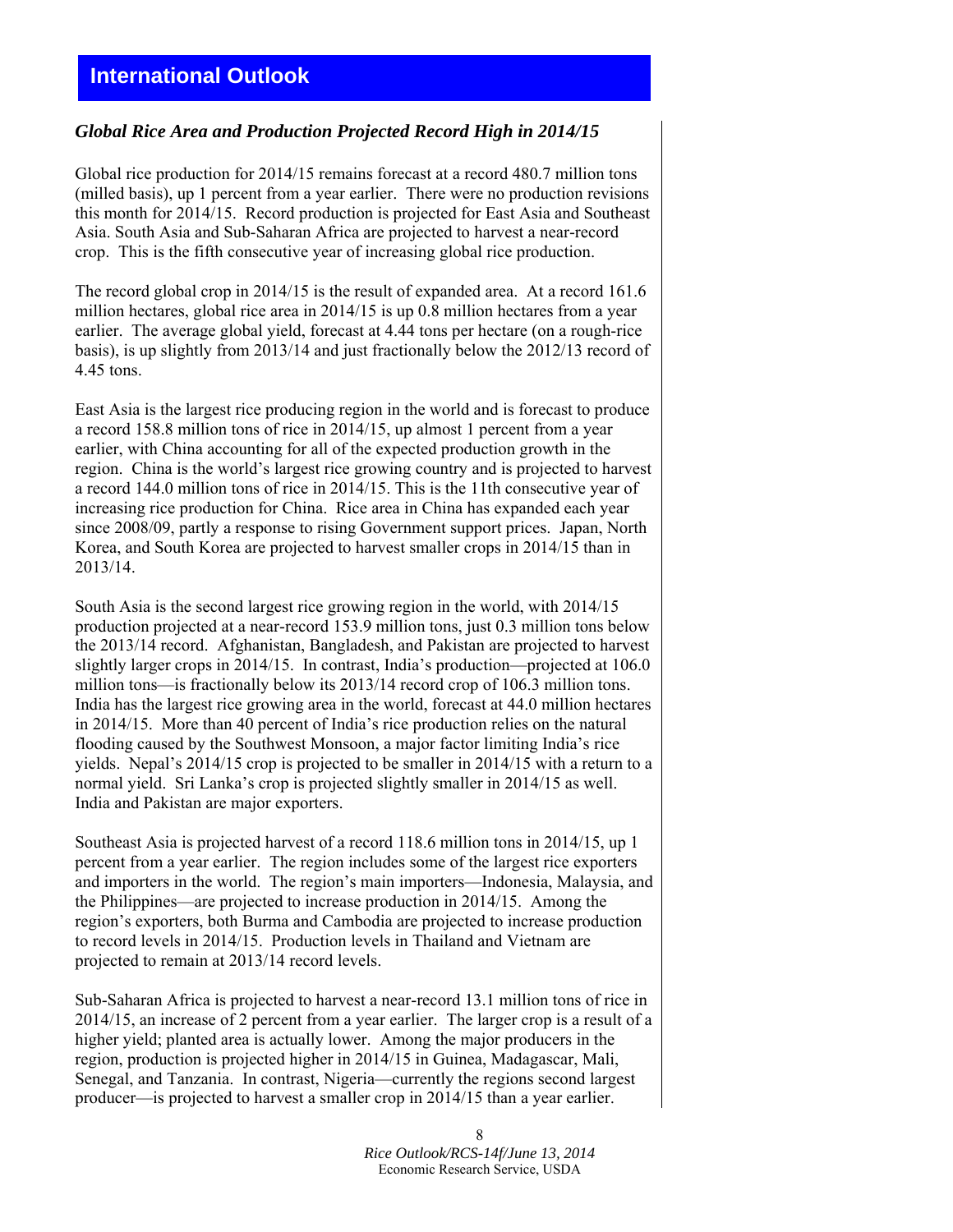South America is projected to produce 16.5 million tons of rice in 2014/15, fractionally below a year earlier, a result of a slight decline in area. The region includes both mid-size importers and exporters. Among the exporters, Argentina, Guyana, Paraguay, and Uruguay are projected to increase production in 2014/15. For the importers—Colombia, Ecuador, Peru, and Venezuela—little change is projected in production levels. Brazil, both an importer and an exporter, is projected to harvest a slightly smaller crop in 2014/15, partly due to normal crop rotation.

Elsewhere in the world, both Egypt and Australia are projected to harvest larger crops in 2014/15, with Egypt's crop the largest on record. Both Egypt and Australia are major exporters of medium- and short-grain rice and they typically achieve the highest yields in the world. The European Union is projected to increase production 1 percent. The region is a major importer of long-grain rice (including aromatic rice). Finally, the 2014/15 U.S. crop of 6.8 million tons is 11 percent above a year earlier, a result of an area expansion.

The 2013/14 global production forecast was revised up 1.4 million tons to 477.5 million tons. Most of the revisions are in South Asia, with India accounting for most of the upward revision in global production. India's 2013/14 production forecast was raised 1.3 million tons to a record 106.3 million tons based on a larger than expected kharif crop reported by the Government of India in its Third Advanced Estimate on May 15. India's average rice yield was raised slightly while area is unchanged from the May forecast. Also in South Asia, Sri Lanka's 2013/14 crop estimate was raised 90,000 tons to 2.84 million tons based on Government data on the Maha crop harvested this spring. Nepal's 2013/14 crop estimate was raised 61,000 tons to 3.361 million tons based on a higher yield. Finally, Uruguay's 2013/14 rice crop was reduced 56,000 tons to 952,000 tons based on a smaller area estimate.

Global rice consumption and residual use in 2014/15 is projected at a record 482.2 million tons, unchanged from last month, but more than 1 percent larger than a year earlier. Consumption (including the residual) exceeds production in 2014/15 by 1.5 million tons. Bangladesh, Brazil, Burma, China, India, Indonesia, the Philippines, and the United States account for the bulk of the projected increase in global consumption and residual use.

Global ending stocks for 2014/15 are projected at 110.7 million tons, up 0.9 million tons from last month's forecast but still more than 1 percent below a year earlier and the first decline since 2003/04. India accounts for most of this month's upward revision in 2014/15 global ending stocks. U.S. ending stocks were revised up as well. On an annual basis, China and India account for most of the expected decline in global ending stocks in 2014/15. In contrast, Thailand's ending stocks are projected to remain at a near-record high, and U.S. ending are projected to increase 15 percent. The global stocks-to-use ratio for 2014/15 is calculated at 23.0 percent, slightly lower than a year earlier.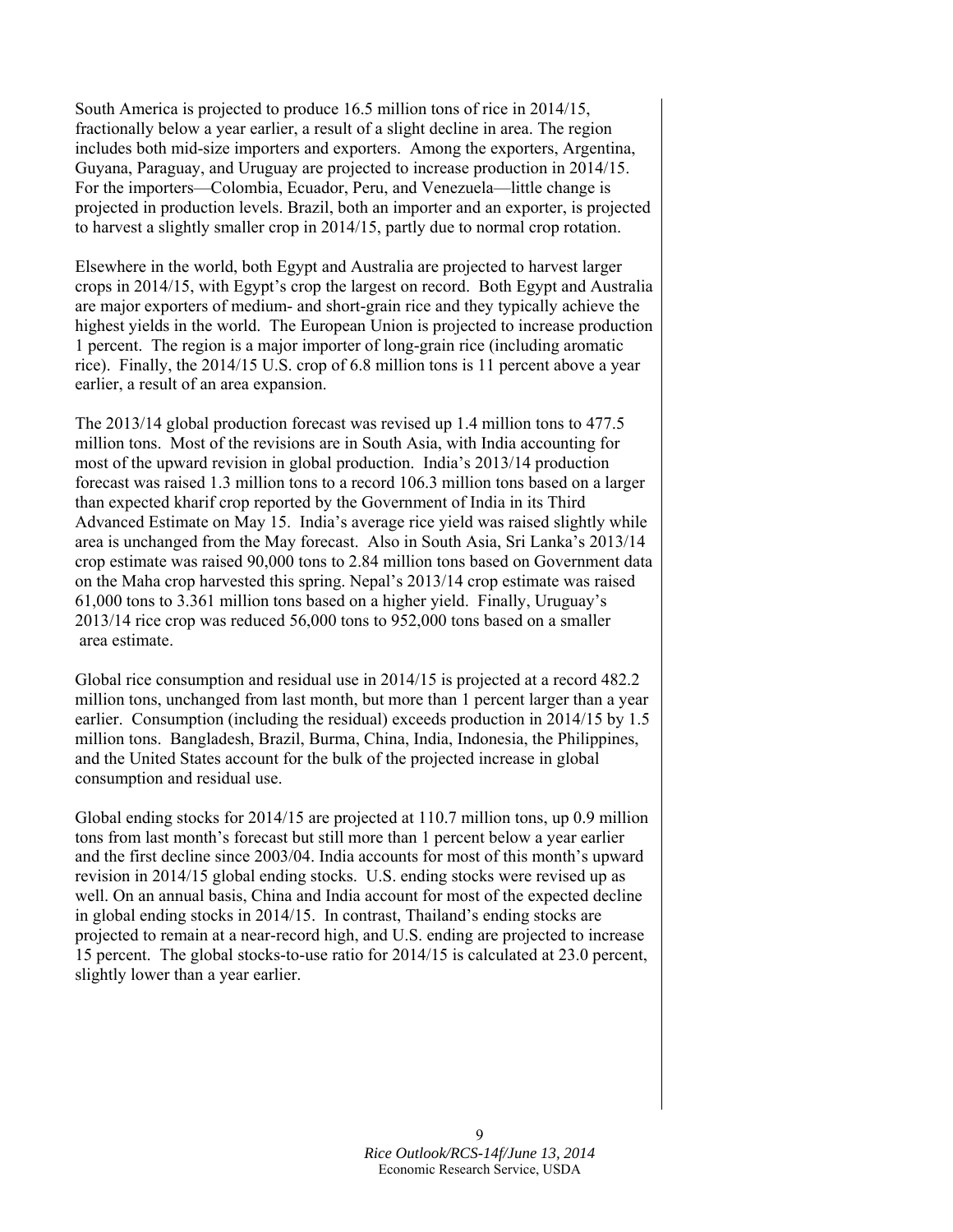### *Global Rice Trade in 2015 Projected To Be the Highest on Record*

Total calendar year 2015 global rice trade remains forecast at a record 41.3 million tons, up 1.5 percent from 2014. The increased trade level is largely based on record imports by Sub-Saharan Africa and China, slightly lower global trading prices, and abundant exportable supplies in Asia and in the Western Hemisphere. There were no revisions this month to the 2015 import or export forecasts.

Thailand is projected to return as the largest rice exporter in 2015, shipping 10.0 million tons of rice, up 1.0 million from this year and the highest since the record 10.6 million tons shipped in 2011. The projected increase is based on more competitive prices and abundant supplies. Since late 2011, Thailand's paddy pledging scheme—whereby the Government purchased rice at prices well above market levels—made Thailand uncompetitive in many global markets. This program has been suspended for the 2013/14 dry-season crop that began harvest in March 2014, and the Government has been selling its previously purchased stocks of rice since January. India is projected to export 9.0 million tons of rice in 2015, down 1.0 million tons from 2014. The decline is largely based on more competition from Thailand. For 2012-2014, India replaced Thailand as the largest rice exporting country.

Vietnam's 2015 rice exports remain projected at 6.7 million tons, up 3 percent from a year earlier, a result of a record crop and little growth in consumption. Despite the increase, Vietnam's 2014 exports remain below its 2012 record of 7.7 million tons. Pakistan remains projected to export a near-record 3.9 million tons of rice in 2015, unchanged from a year earlier, a result of bumper crop. U.S. rice exports are projected to increase almost 5 percent to 3.25 million tons based on larger supplies and expectations of more competitive prices. These five countries are the largest rice exporters and account for about 80 percent of shipments.

In South America, Uruguay remains projected to export 950,000 tons of rice in 2015, up 50,000 tons from this year and second only to the 1.1 million tons shipped in 2012. Nearby Argentina is projected to export 600,000 tons of rice in 2015, unchanged from 2014. In addition to markets in South America, Argentina, and Uruguay ship rice to the Middle East. Paraguay is projected to export 260,000 tons of rice in 2015, up slightly from this year. Paraguay has sharply boosted rice production and exports since 2009, with Brazil buying most of its rice exports. All three of these countries export the bulk of their rice crop.

Brazil's exports are projected to drop 50,000 tons to 800,000 tons in 2015, a result of a slightly smaller crop. Despite the decline, Brazil is projected to remain a net rice exporter in 2015. Sub-Saharan Africa, Latin America, and the EU are the top markets for Brazil's rice exports. Guyana is projected to export 400,000 tons of rice in 2015, unchanged from the 2014 record and the result of steady production expansion. Venezuela has been a major market for Guyana's rice since 2012.

Elsewhere, Egypt remains projected to export 875,000 tons of rice in 2015, an increase of 75,000 tons over this year, a result of a record crop and an expected lifting of the export ban. North Africa, the Middle East, and Europe are the major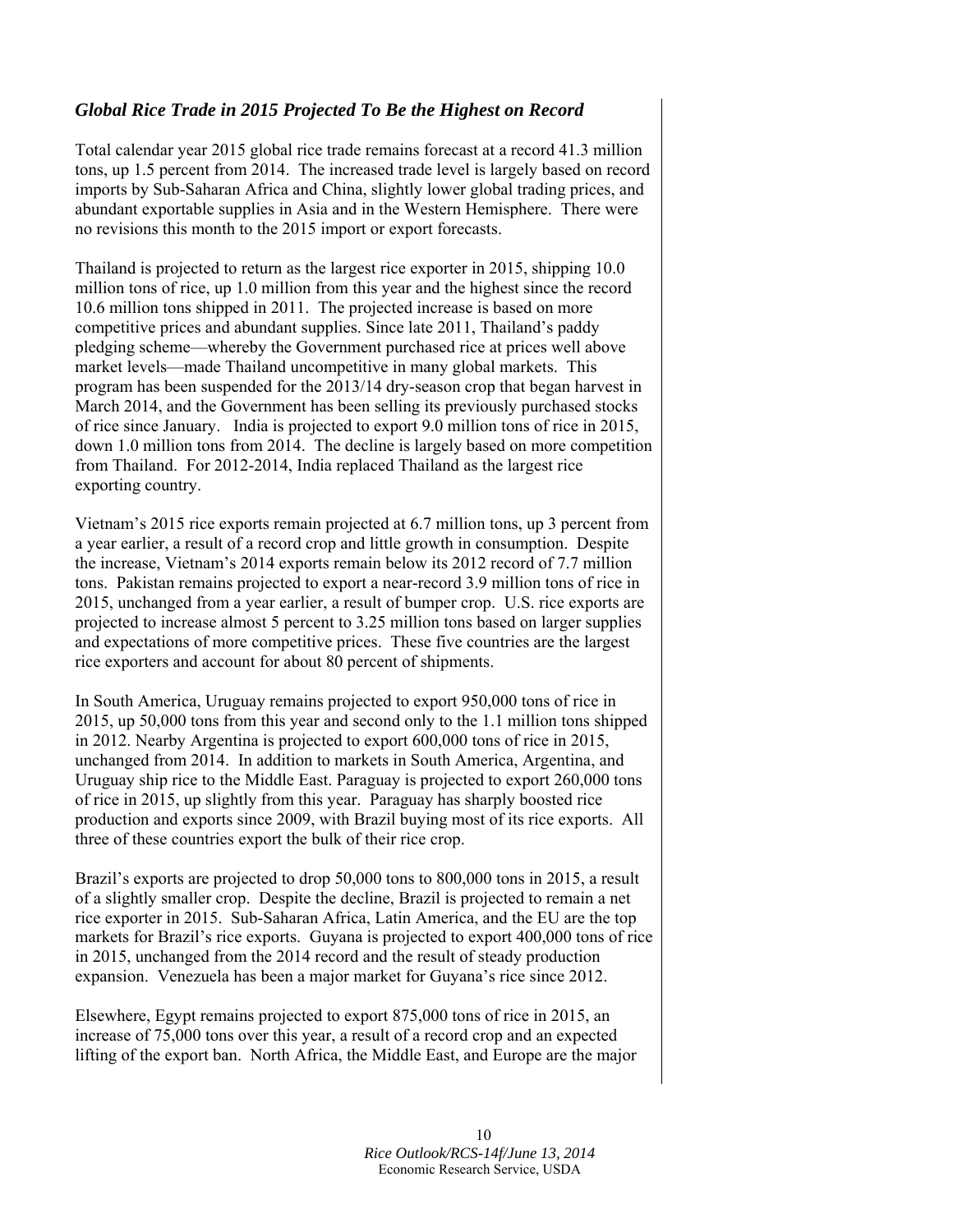markets for Egypt's rice. Australia is projected to ship 450,000 tons of rice in 2015, down 50,000 from this year, a result of tighter supplies. Both countries are major exporters of medium- and short-grain rice.

On the import side, starting with East Asia, China remains projected to import a record 3.7 million tons of rice in 2015, up 0.5 million tons from 2014. The increase is based on stronger demand, slight production growth, and much lower prices for imported rice than domestic rice. Vietnam is the largest supplier of rice to China. Burma, Pakistan, and Thailand also supply rice to China. Imports by Japan, South Korea, and Taiwan in 2015 are projected to be virtually unchanged from this year. Purchases by these three countries are the result of WTO commitments. The United States is a major supplier to these three markets.

In Southeast Asia, Indonesia's 2015 imports are projected to decline 0.5 million tons to 1.0 million tons based on adequate supplies. The Philippines' 2015 imports are projected to decline 0.2 million tons to 1.6 million tons, also based on adequate supplies. Malaysia's 2015 imports are projected to remain unchanged from 2014 at a record 1.1 million tons. Imports account for about 40 percent of Malaysia's annual rice consumption, a much higher share than reported for other Asian rice producing countries.

South Asia's rice imports are projected to decline 20 percent to 0.74 million tons. The region currently has no major importer and is the smallest importing region in Asia.

Sub-Saharan Africa remains projected to import a record 12.75 million tons of rice in 2015, up about 1 percent from a year earlier. Nigeria remains the largest importer in the region and the second largest global buyer of rice. In 2015, Nigeria is projected to import a record 3.5 million tons of rice, up 17 percent from a year earlier, a result of a smaller crop and rising demand. Cote d'Ivoire remains projected to import 1.2 million tons of rice in 2015, up 4 percent from this year. Senegal's 2015 imports remain projected at 1.1 million tons, unchanged from this year. South Africa is projected to import 1.1 million tons of rice in 2015, unchanged from the year-earlier record. South Africa does not grow rice.

In the Western Hemisphere, Brazil, Cuba, Haiti, Mexico, and the United States remain the largest importers, with both the United States and Brazil net exporters of rice. Mexico is projected to import a record 775,000 tons of rice in 2015. Imports account for more than 85 percent of Mexico's rice consumption, and this share has increased in recent years. The United States supplies the bulk of Mexico's rice imports, shipping mostly long-grain rough-rice. Brazil's 2015 imports are projected at 0.7 million tons, unchanged from 2014. Brazil's imports have shown no longterm growth over the past decade. Brazil purchases almost all of its imported rice from Argentina, Paraguay, and Uruguay.

U.S. rice imports in 2015 are projected at 0.7 million tons in 2015, unchanged from this year's record. U.S. rice imports have more than doubled since 2000, with Thailand consistently the largest source. Cuba is the fourth largest import market in the region, projected to import 450,000 tons of rice in 2015, unchanged from 2014. Haiti is projected to import a near-record 410,000 tons of rice in 2015, nearly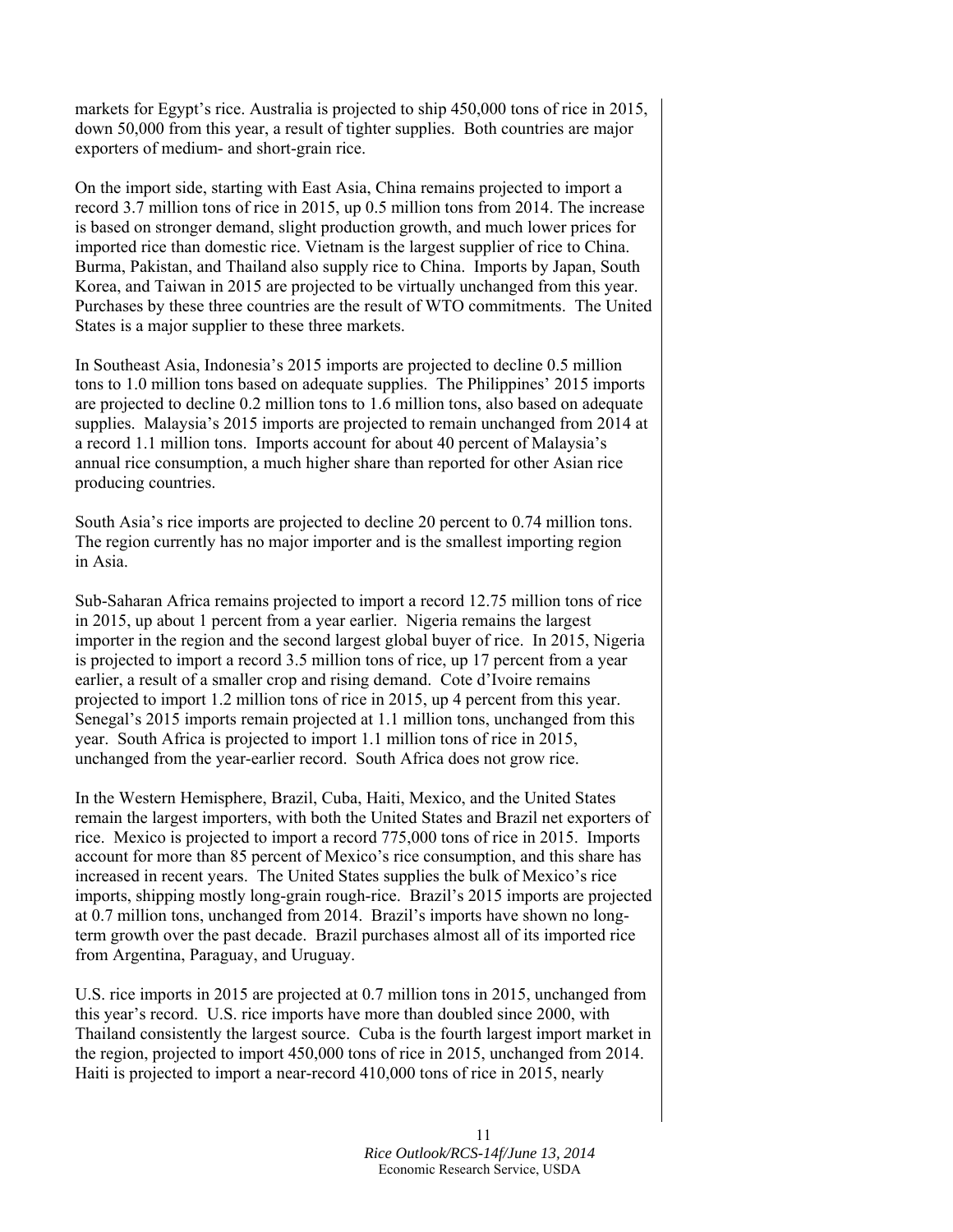unchanged from 2013 and 2014. The United States supplies the bulk of Haiti's rice imports.

In the Middle East, Iran, Iraq, Saudi Arabia, and the United Arab Emirates are all projected to increase imports in 2015. Imports account for about three-fourths of the region's rice consumption, the highest share for any continent. EU rice imports are projected to increase 4 percent to 1.4 million tons.

The 2014 global trade forecast was lowered 0.1 million tons to 40.7 million tons, still 4 percent above a year earlier and the second highest on record. The only country-specific revision was a 0.1-million ton reduction in U.S. exports to 3.1 million tons based on slower than expected shipments this spring and expectations regarding sales the remainder of the calendar year. U.S. rice exports in 2014 are the lowest since 2009, a result of smaller supplies and a record price difference over Asian competitors.

Global rice trade in 2014 is largely driven by strong demand from Sub-Saharan Africa, Southeast Asia, and China. At 10.0 million tons, India remains the largest rice exporter, with exports just 0.48 million tons below the year earlier record. Thailand is projected to export 9.0 million tons of rice in 2014, up 2.3 million from 2013, a result of lower prices and Government sales of stored rice. Vietnam is the third largest exporter in 2014, with shipments projected at 6.5 million tons, down 0.2 million tons from 2013. Vietnam is facing more competition from Thailand in 2014. Pakistan's exports are projected at near-record 3.9 million tons, up 0.3 million tons from 2013, a return to more normal level of production after 3 consecutive years of reduced production.

#### *Thailand's Prices Little Changed from Last Month; U.S. Prices Decline*

Prices for medium and higher grades of Thailand's regular-milled white rice have changed little since early May, as the Government still allows exporters to fulfill outstanding commitments by using rice purchased from sales of Government stocks that were approved prior to the coup. Prices for lower-quality grades of milled-rice shipments are up 2-3 percent from a month earlier. Prices for aromatic rice have changed little over the past month, while prices for parboiled rice are up slightly.

Prices for Thailand's high-quality, 100-percent Grade B (fob vessel, Bangkok) milled rice for export were quoted at \$398 per ton for the week ending June 9, down \$1 from the week ending May 5. Prices for Thailand's 5-percent brokens were quoted at \$381 per ton for the week ending June 9, up \$2 from the week ending May 5. Prices for Thailand's 5-percent parboiled rice were quoted at \$409 per ton for the week ending June 9, up \$5 from the week ending May 5.

Prices for Thailand's brokens are up 3 percent from early May. For the week ending June 9, prices for Thailand's A-1 Super 100-percent brokens were quoted at \$312 per ton, up \$10 from the week ending May 5. Price quotes for Thailand's premium jasmine rice, an aromatic variety, were quoted at \$954 per ton for the week ending June 9, down \$5 from the week ending May 5. All price quotes for

Thailand's rice are from *the Weekly Rice Price Update*, reported by the USDA Office in Bangkok.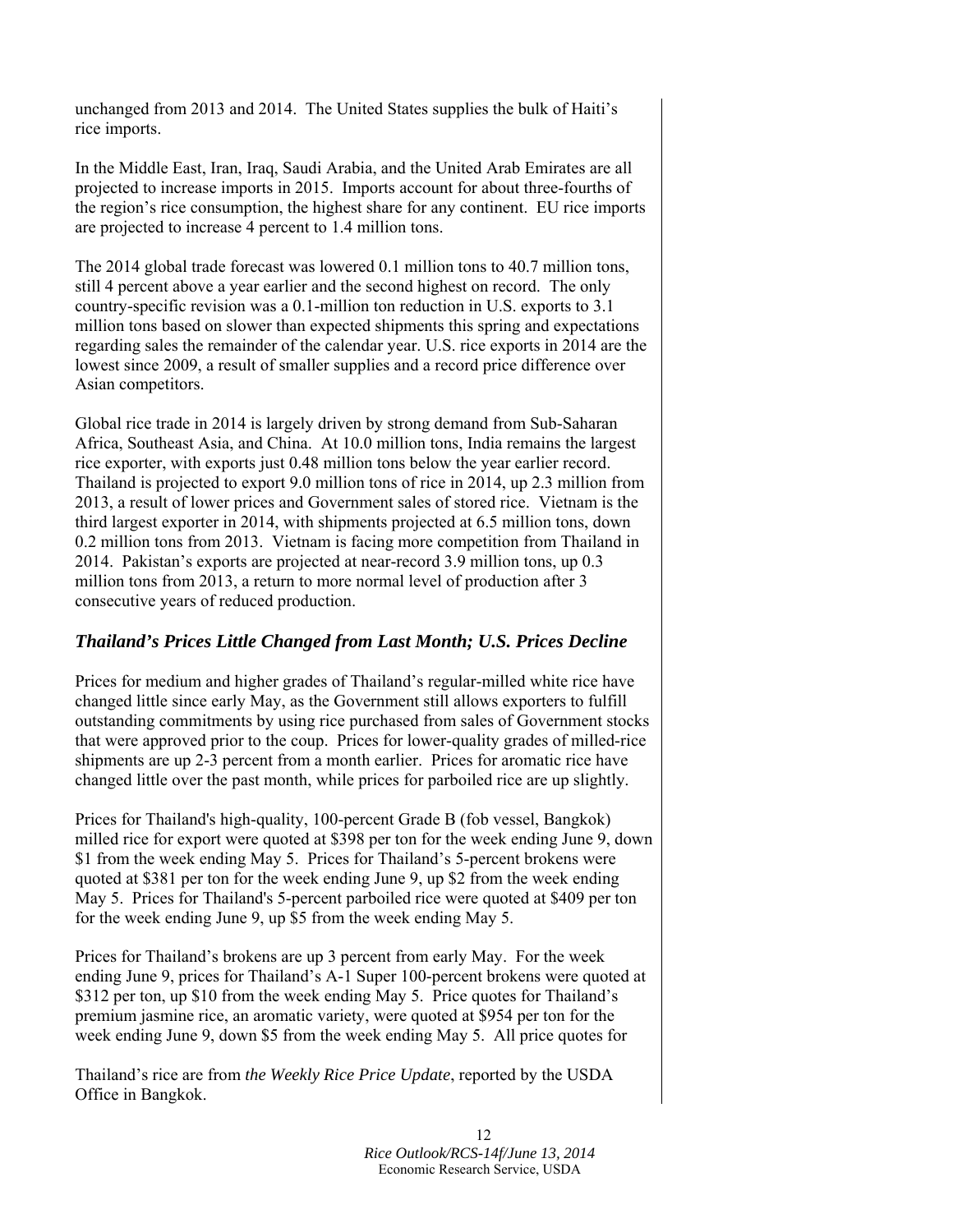Price quotes from Vietnam have increased about 1 percent over the past month. For the week ending June 10, prices for Vietnam's double-water-polished with 5 percent brokens were quoted at \$400 per ton, up \$5 from the week ending May 6. Prices had risen to as high as \$410 in mid-May before falling by early June as sales slowed, partly a response to increased sales by Thailand. Thailand's price quotes for 5-percent brokens are currently \$19 per ton below quotes for Vietnam's 5 percent double-water-polished milled rice, making Thailand a competitive seller. Thailand's prices typically exceed prices for similar grades of rice from Vietnam by around \$50 per ton.

U.S. prices for long-grain milled rice have declined slightly over the past month. For the week ending June 10, prices for high-quality U.S. Southern long-grain rice (No. 2, 4-percent brokens, bagged, free alongside vessel, U.S. Gulf port) were quoted at \$579 per ton, down \$5 from a month earlier. The U.S. price difference (adjusted to reflect a free-on-board vessel location) over Thailand's 100-percent grade B is \$196 per ton, down just \$4 from the record of \$200 reported last month and well above the long-term average of around \$50 per ton. Prices for U.S. longgrain rough-rice (bulk, fob vessel, New Orleans) remain quoted at \$380 per ton for the week ending June 9, unchanged since late September.

Prices for California milled rice for the U.S. market have also declined over the past month. California's package-quality medium-grain rice (bulk) for domestic sales to processors and repackagers were quoted at \$992 per ton for the week ending June 10, down \$66 from early May. Export prices (sacked, port of Oakland) for California milled rice remain quoted at \$1,175 per ton for the week ending June 10, unchanged from mid-March. Price quotes for Vietnam, U.S. long- and mediumgrain milled-rice prices, and U.S. rough-rice export prices are from the weekly *Creed Rice Market Report*.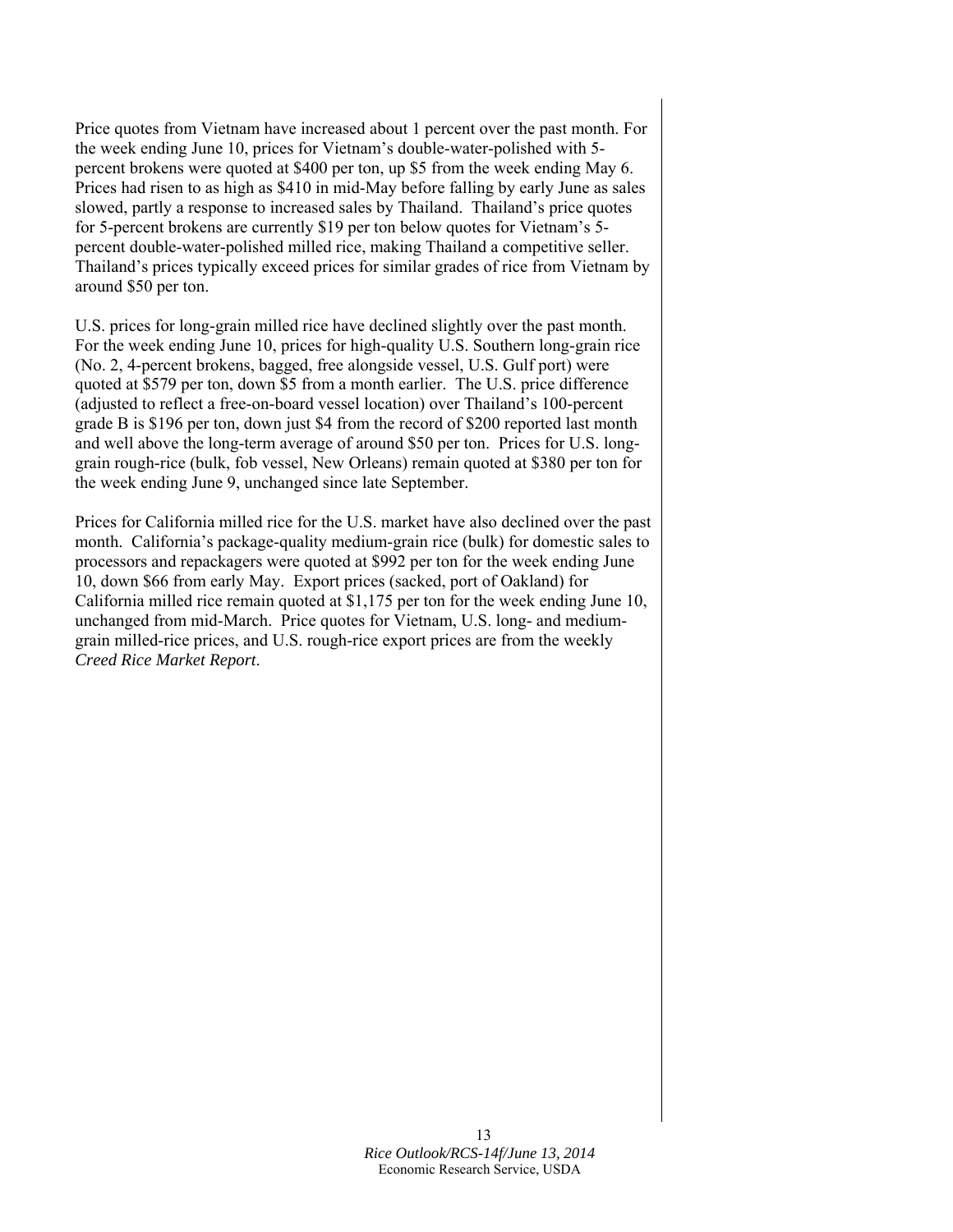#### **Contact Information**

Gary Vocke (domestic), (202) 694-5285, gvocke@ers.usda.gov Olga Liefert (international), (202) 694-5155, oliefert@ers.usda.gov Beverly Payton (Web Publishing), (202) 694-5165, bpayton@ers.usda.gov

#### **Subscription Information**

Subscribe to ERS e-mail notification service at

http://www.ers.usda.gov/subscribe-to-ers-e-newsletters.aspx to receive timely notification of newsletter availability. Printed copies can be purchased from the USDA Order Desk by calling 1-800-363-2068 (specify the issue number).

To order printed copies of the five field crop newsletters—cotton and wool, feed, rice, oil crops, and wheat—as a series, specify series SUB-COR-4043.

#### *Data*

*Wheat Monthly Tables http://www.ers.usda.gov/publications/whs-wheat-outlook Wheat Chart Gallery http://www.ers.usda.gov/data-products/wheat-chart-gallery.aspx* 

#### *Related Websites*

Wheat Outlook http://www.ers.usda.gov/publications/whs-wheat-outlook/ WASDE http://usda.mannlib.cornell.edu/MannUsda/viewDocumentInfo.do?documentID=1194

Grain Circular, http://www.fas.usda.gov/grain\_arc.asp

Wheat Topic, http://www.ers.usda.gov/topics/crops/wheat.aspx

The U.S. Department of Agriculture (USDA) prohibits discrimination in all its programs and activities on the basis of race, color, national origin, age, disability, and, where applicable, sex, marital status, familial status, parental status, religion, sexual orientation, genetic information, political beliefs, reprisal, or because all or a part of an individual's income is derived from any public assistance program. (Not all prohibited bases apply to all programs.) Persons with disabilities who require alternative means for communication of program information (Braille, large print, audiotape, etc.) should contact USDA's TARGET Center at (202) 720-2600 (voice and TDD). To file a complaint of discrimination write to USDA, Director, Office of Civil Rights, 1400 Independence Avenue, S.W., Washington, D.C. 20250-9410 or call (800) 795- 3272 (voice) or (202) 720-6382 (TDD). USDA is an equal opportunity provider and employer.

#### **E mail Notification**

Readers of ERS outlook reports have two ways they can receive an e-mail notice about release of reports and associated data.

• Receive timely notification (soon after the report is posted on the Web) via USDA's Economics, Statistics and Market Information System (which is housed at Cornell University's Mann Library). Go to

http://usda.mannlib.cornell.edu/ MannUsda/aboutEmailService.do and follow the instructions to receive e-mail notices about ERS, Agricultural Marketing Service, National Agricultural Statistics Service, and World Agricultural Outlook Board products.

• Receive weekly notification (on Friday afternoon) via the ERS Website. Go to http://www.ers.usda.gov/subscrib e-to-ers-e-newsletters.aspx and follow the instructions to receive notices about ERS outlook reports, Amber Waves magazine, and other reports and data products on specific topics. ERS also offers RSS (really simple syndication) feeds for all ERS products. Go to http://www.ers.usda.gov/rss/ to get started.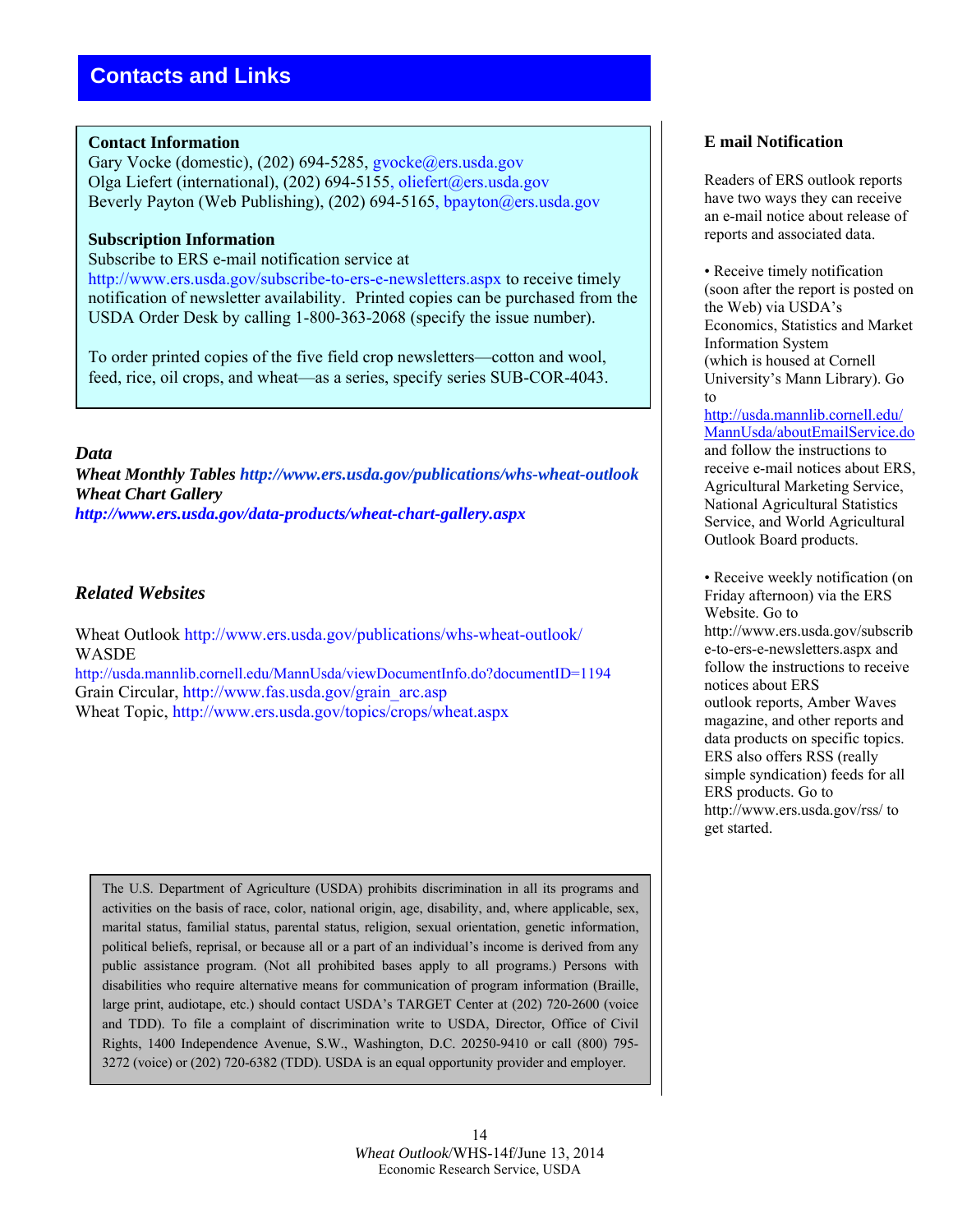# **Tables**

| Table 1--U.S. rice supply and use 1/ |         |         |         |                           |         |          |          |
|--------------------------------------|---------|---------|---------|---------------------------|---------|----------|----------|
| Item                                 | 2008/09 | 2009/10 | 2010/11 | 2011/12                   | 2012/13 | 2013/14  | 2014/15  |
|                                      |         |         |         |                           |         | 2/       | 2/       |
| <b>TOTAL RICE</b>                    |         |         |         | Million acres             |         |          |          |
| Area:                                |         |         |         |                           |         |          |          |
| Planted                              | 2.995   | 3.135   | 3.636   | 2.689                     | 2.700   | 2.489    | 2.877    |
| Harvested                            | 2.976   | 3.103   | 3.615   | 2.617                     | 2.679   | 2.468    | 2.852    |
|                                      |         |         |         | Pounds per harvested acre |         |          |          |
| Yield                                | 6,846   | 7,085   | 6,725   | 7,067                     | 7,449   | 7,694    | 7,468    |
|                                      |         |         |         | Million cwt               |         |          |          |
| Beginning stocks                     | 29.5    | 30.4    | 36.5    | 48.5                      | 41.1    | 36.4     | 32.3     |
| Production                           | 203.7   | 219.9   | 243.1   | 184.9                     | 199.5   | 189.9    | 213.0    |
| Imports                              | 19.2    | 19.0    | 18.3    | 19.4                      | 21.1    | 22.0     | 22.0     |
| <b>Total supply</b>                  | 252.4   | 269.3   | 297.9   | 252.8                     | 261.7   | 248.3    | 267.3    |
| Food, industrial,                    |         |         |         |                           |         |          |          |
| & residual 3/                        | 123.8   | 119.9   | 133.6   | 107.5                     | 115.1   | N/A      | N/A      |
| Seed                                 | 3.9     | 4.5     | 3.3     | 3.3                       | 3.1     | N/A      | N/A      |
| Total domestic use                   | 127.6   | 124.4   | 136.9   | 110.8                     | 118.2   | 124.0    | 128.0    |
| Exports                              | 94.4    | 108.4   | 112.5   | 100.9                     | 107.1   | 92.0     | 102.0    |
| Rough                                | 31.6    | 40.4    | 34.6    | 32.9                      | 34.2    | 31.5     | 34.0     |
| Milled 4/                            | 62.8    | 68.0    | 78.0    | 67.9                      | 72.9    | 60.5     | 68.0     |
| Total use                            | 222.0   | 232.8   | 249.5   | 211.7                     | 225.3   | 216.0    | 230.0    |
| Ending stocks                        | 30.4    | 36.5    | 48.5    | 41.1                      | 36.4    | 32.3     | 37.3     |
|                                      |         |         |         | Percent                   |         |          |          |
| Stocks-to-use ratio                  | 13.7    | 15.7    | 19.4    | 19.4                      | 16.2    | 15.0     | 16.2     |
|                                      |         |         |         | \$/cwt                    |         |          |          |
| Average farm                         |         |         |         |                           |         | 15.70 to | 14.40 to |
| price 5/                             | 16.80   | 14.40   | 12.70   | 14.50                     | 15.10   | 16.30    | 15.40    |
|                                      |         |         |         | Percent                   |         |          |          |
| Average                              |         |         |         |                           |         |          |          |
| milling rate                         | 70.83   | 71.53   | 68.86   | 69.93                     | 70.00   | 71.00    | 70.50    |

milling rate 70.83 71.53 68.86 69.93 70.00 71.00 70.50

N/A = not available. 1/ August-July market year; rough equivalent. 2/ Projected. 3/ Residual includes unreported<br>use, processing losses, and estimating errors. 4/ Rough-rice equivalent. 5/ Market-year weighted average.<br>Sou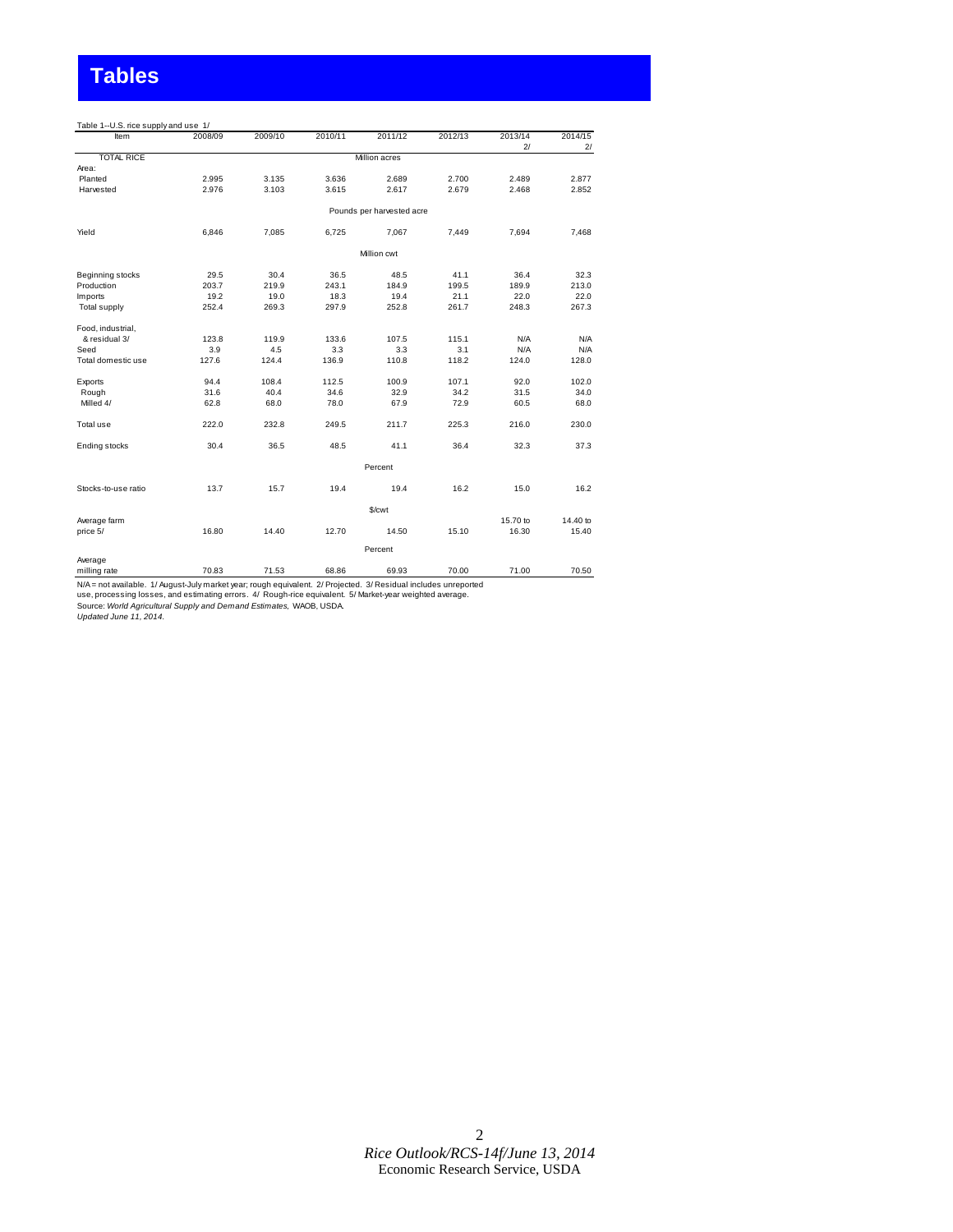| Table 2--U.S. rice supply and use, by class 1/                                                                                |              |              |              |                           |              |              |              |
|-------------------------------------------------------------------------------------------------------------------------------|--------------|--------------|--------------|---------------------------|--------------|--------------|--------------|
| Item                                                                                                                          | 2008/09      | 2009/10      | 2010/11      | 2011/12                   | 2012/13      | 2013/14      | 2014/15      |
|                                                                                                                               |              |              |              |                           |              | 2/           | 2/           |
| <b>LONG GRAIN:</b>                                                                                                            |              |              |              | Million acres             |              |              |              |
| Planted                                                                                                                       | 2.365        | 2.290        | 2.841        | 1.794                     | 1.994        | 1.781        |              |
| Harvested                                                                                                                     | 2.350        | 2.265        | 2.826        | 1.739                     | 1.979        | 1.767        |              |
|                                                                                                                               |              |              |              | Pounds per harvested acre |              |              |              |
| Yield                                                                                                                         | 6,522        | 6,743        | 6,486        | 6,691                     | 7,285        | 7,464        |              |
|                                                                                                                               |              |              |              | Million cwt               |              |              |              |
| Beginning stocks                                                                                                              | 19.1         | 20.0         | 23.0         | 35.6                      | 24.3         | 21.9         | 19.3         |
| Production                                                                                                                    | 153.3        | 152.7        | 183.3        | 116.4                     | 144.2        | 131.9        | 161.0        |
| Imports                                                                                                                       | 15.9         | 16.5         | 15.8         | 16.9                      | 18.7         | 18.5         | 19.0         |
| <b>Total supply</b>                                                                                                           | 188.2        | 189.3        | 222.2        | 168.9                     | 187.2        | 172.3        | 199.3        |
| Domestic use 3/                                                                                                               | 100.1        | 91.9         | 108.6        | 78.0                      | 89.2         | 91.0         | 101.0        |
| Exports                                                                                                                       | 68.0         | 74.3         | 78.0         | 66.7                      | 76.1         | 62.0         | 72.0         |
| Total use                                                                                                                     | 168.1        | 166.2        | 186.5        | 144.7                     | 165.3        | 153.0        | 173.0        |
| Ending stocks                                                                                                                 | 20.0         | 23.0         | 35.6         | 24.3                      | 21.9         | 19.3         | 26.3         |
|                                                                                                                               |              |              |              | Percent                   |              |              |              |
| Stocks-to-use ratio                                                                                                           | 11.9         | 13.9         | 19.1         | 16.8                      | 13.2         | 12.6         | 15.2         |
|                                                                                                                               |              |              |              | \$/cwt                    |              |              |              |
|                                                                                                                               |              |              |              |                           |              | 15.10 to     | 12.80 to     |
| Average farm price                                                                                                            | 14.90        | 12.90        | 11.00        | 13.40                     | 14.50        | 15.70        | 13.80        |
| <b>MEDIUM/SHORT GRAIN:</b>                                                                                                    |              |              |              | Million acres             |              |              |              |
|                                                                                                                               | 0.630        | 0.845        | 0.795        | 0.895                     | 0.706        | 0.708        |              |
| Planted<br>Harvested                                                                                                          | 0.626        | 0.838        | 0.789        | 0.878                     | 0.700        | 0.701        | ٠.           |
|                                                                                                                               |              |              |              | Pounds per harvested acre |              |              | --           |
| Yield                                                                                                                         | 8,063        | 8,010        | 7,580        | 7,812                     | 7,912        | 8,272        | ٠.           |
|                                                                                                                               |              |              |              | Million cwt               |              |              |              |
|                                                                                                                               |              |              |              |                           |              |              |              |
| Beginning stocks                                                                                                              | 9.1          | 8.0          | 12.0         | 10.1                      | 14.7         | 12.2         | 10.7         |
| Production                                                                                                                    | 50.5         | 67.1         | 59.8         | 68.6                      | 55.4         | 58.0         | 52.0         |
| Imports<br>Total supply 4/                                                                                                    | 3.4<br>61.9  | 2.5<br>78.6  | 2.5<br>73.1  | 2.4<br>81.7               | 2.3<br>72.2  | 3.5<br>73.7  | 3.0<br>65.7  |
|                                                                                                                               |              | 32.5         | 28.4         | 32.8                      | 29.0         | 33.0         |              |
| Domestic use 3/                                                                                                               | 27.5         |              |              |                           |              |              | 27.0<br>30.0 |
| Exports<br>Total use                                                                                                          | 26.4<br>53.9 | 34.1<br>66.6 | 34.6<br>63.0 | 34.2<br>67.0              | 31.0<br>60.0 | 30.0<br>63.0 | 57.0         |
| Ending stocks                                                                                                                 | 8.0          | 12.0         | 10.1         | 14.7                      | 12.2         | 10.7         | 8.7          |
|                                                                                                                               |              |              |              | Percent                   |              |              |              |
|                                                                                                                               |              |              |              |                           |              |              |              |
| Stocks-to-use ratio                                                                                                           | 14.9         | 18.1         | 16.1         | 21.9                      | 20.3         | 17.0         | 15.3         |
|                                                                                                                               |              |              |              | \$/cwt                    |              |              |              |
|                                                                                                                               |              |              |              |                           |              | 17.40 to     | 18.20 to     |
| Average farm price /5                                                                                                         | 24.80        | 18.40        | 18.80        | 17.10                     | 17.40        | 18.00        | 19.20        |
| Ending stocks                                                                                                                 |              |              |              |                           |              |              |              |
| difference 1/                                                                                                                 | 2.4          | 1.4          | 2.7          | 2.1                       | 2.3          |              |              |
| -- = Not available. 1/Stock totals by type omit brokens, which are included in total stocks for all types of rice in table 1. |              |              |              |                           |              |              |              |

2/ Projected. 3/ Includes residual. 4/ Accounts for the difference in beginning and ending stocks of brokens.

Thus, total supply of medium/short-grain may not equal the sum of beginning stocks, production, and imports.

5/ The medium/short-grain season-average- farm price (SAFP) largely reflects rice that is marketed through

price pools in California. The pool price is not final until all the rice in the pool is marketed for the crop year.

Therefore, SAFP forecasts based on the average of NASS monthly prices and the final price may differ.

For example, the average difference between the August WASDE SAFP forecast and the final price has averaged \$1.75 per cwt from 2008/09 through 2011/12, with a high of \$3.50 per cwt in 2008/09

and a low of \$0.60 per cwt in 2009/10.

Source: *World Agricultural Supply and Demand Estimates,* WAOB, USDA. *Last updated June 11, 2014.*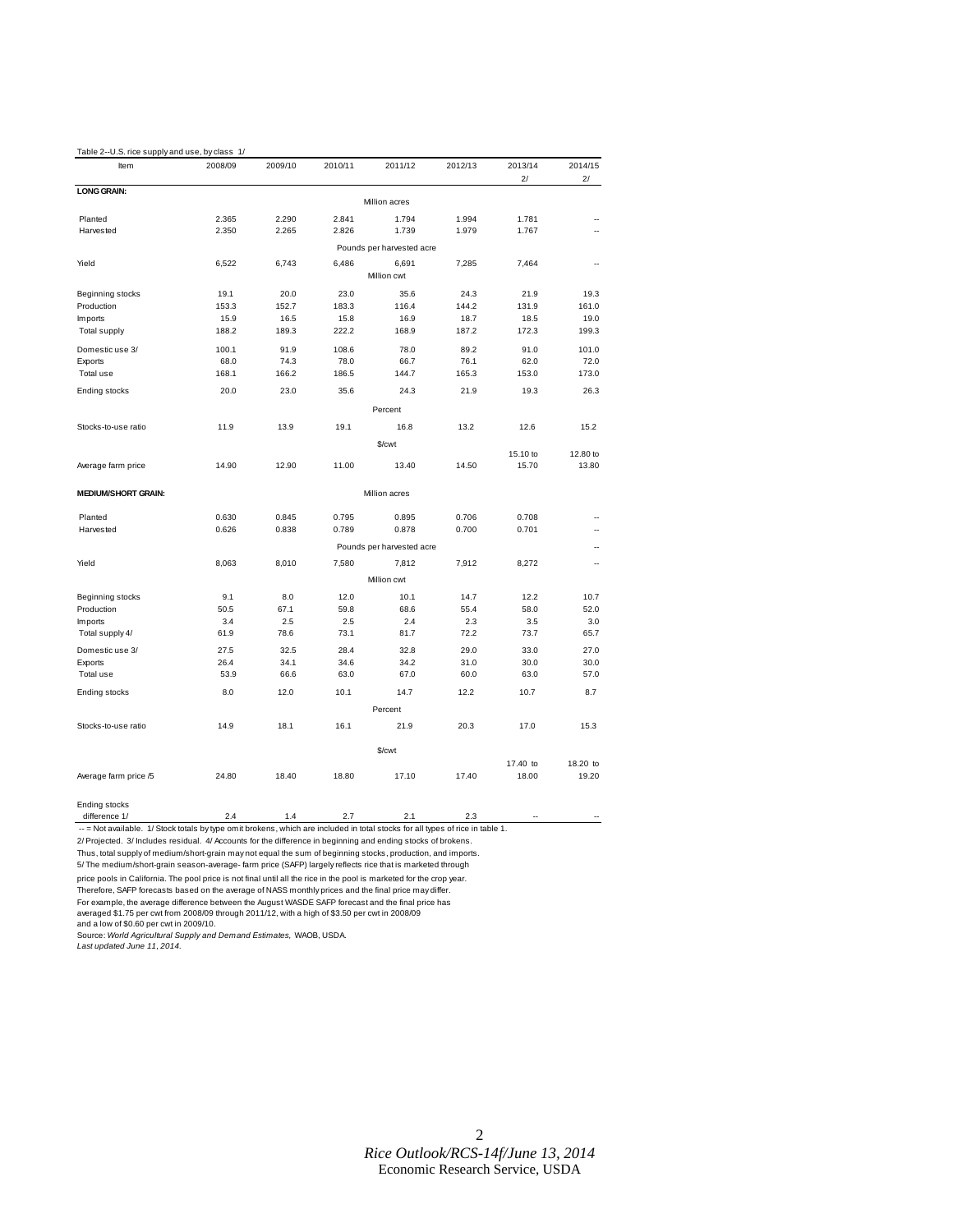|                                                                                                   | 2013/14        |                                                                                                                                                                                                                                                                                                                                                                                                                                              |           | 2012/13 | 2011/12 |         |  |
|---------------------------------------------------------------------------------------------------|----------------|----------------------------------------------------------------------------------------------------------------------------------------------------------------------------------------------------------------------------------------------------------------------------------------------------------------------------------------------------------------------------------------------------------------------------------------------|-----------|---------|---------|---------|--|
| Month                                                                                             | \$/cwt         | 1,000 cwt<br>1,000 cwt<br>\$/ <sub>cut</sub><br>\$/cwt<br>8,975<br>14.80<br>10,856<br>13.60<br>11,403<br>14.50<br>10,630<br>14.40<br>14.90<br>13,051<br>14.50<br>13,969<br>9,430<br>15.00<br>15.30<br>16,513<br>11,552<br>15.00<br>15,260<br>15.00<br>17,345<br>15.30<br>18,957<br>15.20<br>13,365<br>15.00<br>14.10<br>15,410<br>12,652<br>15.20<br>14,224<br>14.10<br>15.40<br>8,820<br>12,521<br>14.40<br>15.50<br>14.10<br>N/A<br>11,213 | 1,000 cwt |         |         |         |  |
|                                                                                                   |                |                                                                                                                                                                                                                                                                                                                                                                                                                                              |           |         |         |         |  |
| August                                                                                            | 15.80          |                                                                                                                                                                                                                                                                                                                                                                                                                                              |           |         |         | 11,434  |  |
| September                                                                                         | 15.60          |                                                                                                                                                                                                                                                                                                                                                                                                                                              |           |         |         | 12,704  |  |
| October                                                                                           | 15.40          |                                                                                                                                                                                                                                                                                                                                                                                                                                              |           |         |         | 12,070  |  |
| November                                                                                          | 15.40          |                                                                                                                                                                                                                                                                                                                                                                                                                                              |           |         |         | 11,404  |  |
| December                                                                                          | 15.50          |                                                                                                                                                                                                                                                                                                                                                                                                                                              |           |         |         | 14,624  |  |
| January                                                                                           | 16.00          |                                                                                                                                                                                                                                                                                                                                                                                                                                              |           |         |         | 15,053  |  |
| February                                                                                          | 16.50          |                                                                                                                                                                                                                                                                                                                                                                                                                                              |           |         |         | 13,555  |  |
| March                                                                                             | 16.10          |                                                                                                                                                                                                                                                                                                                                                                                                                                              |           |         |         | 14,682  |  |
| April                                                                                             | 16.10          |                                                                                                                                                                                                                                                                                                                                                                                                                                              |           |         |         | 13,311  |  |
| May                                                                                               | 16.70 1/       |                                                                                                                                                                                                                                                                                                                                                                                                                                              |           |         |         | 13,127  |  |
| June                                                                                              |                |                                                                                                                                                                                                                                                                                                                                                                                                                                              | 15.50     | 9,829   | 14.20   | 10,510  |  |
| July                                                                                              |                |                                                                                                                                                                                                                                                                                                                                                                                                                                              | 15.60     | 8,840   | 14.40   | 11,380  |  |
| Average price to date                                                                             | 15.91 2/       |                                                                                                                                                                                                                                                                                                                                                                                                                                              |           |         |         |         |  |
| Season-average farm price                                                                         | 15.70-16.30 3/ |                                                                                                                                                                                                                                                                                                                                                                                                                                              | 15.10     |         | 14.50   |         |  |
| Average Marketings                                                                                |                | 11,844                                                                                                                                                                                                                                                                                                                                                                                                                                       |           | 13,185  |         | 12,821  |  |
| Total volume marketed                                                                             |                | 106,593                                                                                                                                                                                                                                                                                                                                                                                                                                      |           | 158,222 |         | 153,854 |  |
| $N/A = Not available.$                                                                            |                |                                                                                                                                                                                                                                                                                                                                                                                                                                              |           |         |         |         |  |
| 1/ Mid-month only. 2/ Simple average. 3/ Mid-point of season-average farm price projection range. |                |                                                                                                                                                                                                                                                                                                                                                                                                                                              |           |         |         |         |  |

Source: Monthly cash price and marketings, *Agricultural Prices,* National Agricultural Statistics Service, USDA.

*Last updated June 11, 2014.*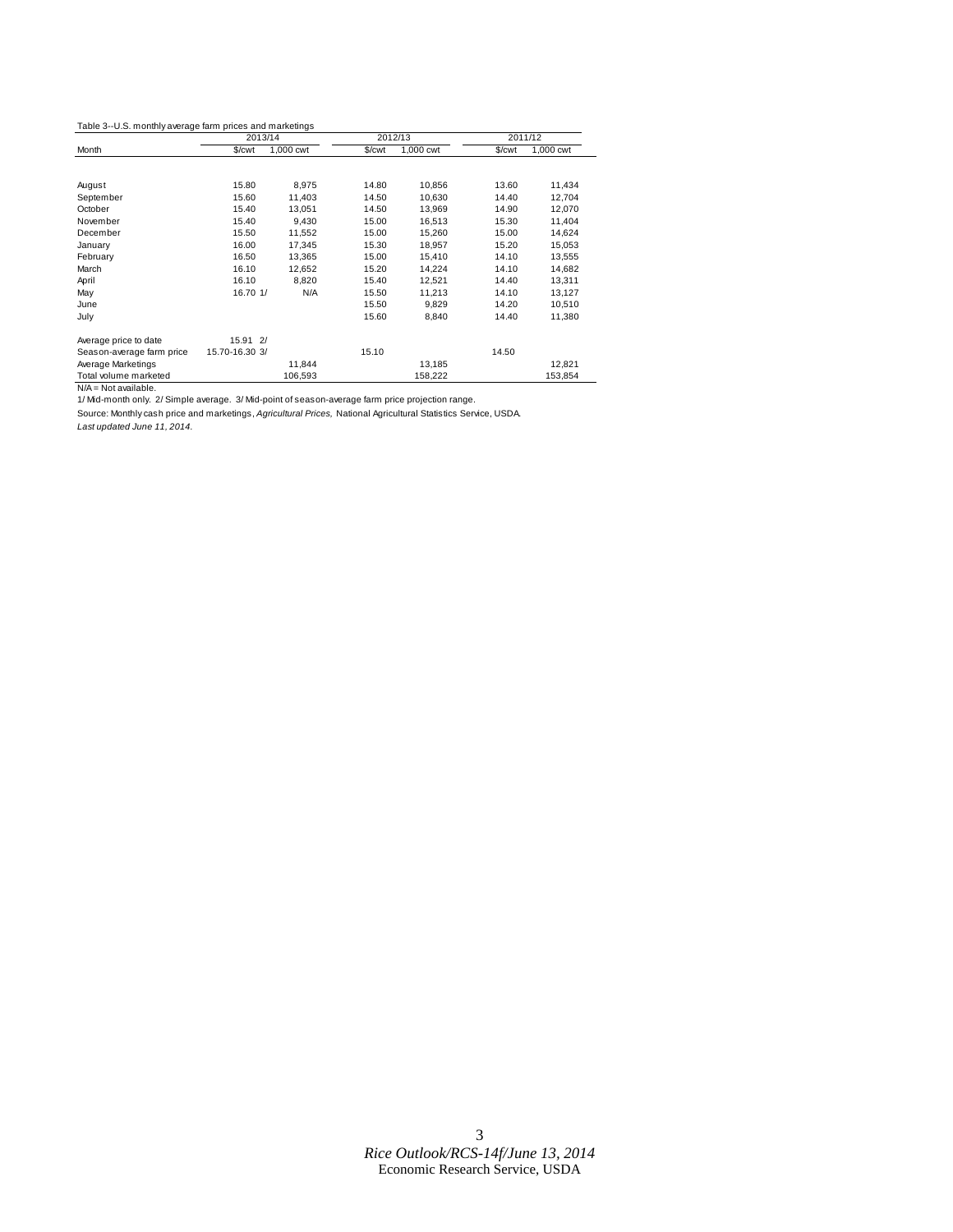#### Table 4 -- U.S. monthly average farm prices and marketings by class

|                    |          | Long-grain |        |           | Medium/short grain |            |         |           |  |
|--------------------|----------|------------|--------|-----------|--------------------|------------|---------|-----------|--|
|                    |          | 2013/14    |        | 2012/13   |                    | 2013/14    | 2012/13 |           |  |
| Month              | \$/cwt   | 1.000 cwt  | \$/cwt | 1.000 cwt | \$/cwt             | 1,000 cwt  | \$/cwt  | 1,000 cwt |  |
|                    |          |            |        |           |                    |            |         |           |  |
| August             | 15.20    | 6,662      | 14.10  | 8.176     | 17.40              | 2,286      | 16.70   | 2,680     |  |
| September          | 15.30    | 10.015     | 13.90  | 9.172     | 17.90              | 1,331      | 17.90   | 1,458     |  |
| October            | 15.40    | 10.859     | 14.00  | 11.843    | 15.60              | 655        | 17.60   | 2,126     |  |
| November           | 15.30    | 6.786      | 14.20  | 12,815    | 15.30              | 457        | 18.10   | 3,698     |  |
| December           | 15.50    | 8,147      | 14.20  | 11,326    | 15.70              | 3,405      | 17.30   | 3,934     |  |
| January            | 15.50    | 12,226     | 14.50  | 13,967    | 17.40              | 5,119      | 17.70   | 4,990     |  |
| February           | 15.40    | 9,797      | 14.70  | 12,939    | 19.60              | 3,568      | 16.90   | 2,471     |  |
| March              | 15.50    | 9.732      | 14.70  | 11.117    | 18.40              | 2.920      | 17.00   | 3.107     |  |
| April              | 15.60    | 6,986      | 14.80  | 9,540     | 18.10              | 1,834      | 17.40   | 3,981     |  |
| May                | 15.70 1/ | N/A        | 14.90  | 9,097     | 18.90 1/           | <b>N/A</b> | 18.00   | 2,116     |  |
| June               |          |            | 15.00  | 7,545     |                    |            | 17.30   | 2,284     |  |
| July               |          |            | 15.00  | 6,508     |                    |            | 17.20   | 2,332     |  |
|                    |          |            |        |           |                    |            |         |           |  |
| Average to date 2/ | 15.44    |            |        |           | 17.43              |            |         |           |  |

| 15.10-15.70 3/<br>14.50<br>17.40-18.00 3/4/<br>17.40<br>9.023<br>2.397<br>2.931<br>10.337<br>81.210<br>124.045<br>21.575<br>35,177<br>N/A = Not available. 1/ Mid-month only. 2/ Simple average, 3/ Forecast.<br>4/ The medium/short-grain season-average- farm price (SAFP) largely reflects rice that is marketed through<br>price pools in California. The pool price is not final until all the rice in the pool is marketed for the crop year.<br>Therefore, SAFP forecasts based on the average of NASS monthly prices and the final price may differ.<br>Source: Monthly cash price and marketings, Agricultural Prices, National Agricultural Statistics Service, USDA. |                             |  |  |  |
|---------------------------------------------------------------------------------------------------------------------------------------------------------------------------------------------------------------------------------------------------------------------------------------------------------------------------------------------------------------------------------------------------------------------------------------------------------------------------------------------------------------------------------------------------------------------------------------------------------------------------------------------------------------------------------|-----------------------------|--|--|--|
|                                                                                                                                                                                                                                                                                                                                                                                                                                                                                                                                                                                                                                                                                 | Season-average farm price   |  |  |  |
|                                                                                                                                                                                                                                                                                                                                                                                                                                                                                                                                                                                                                                                                                 | Average marketings          |  |  |  |
|                                                                                                                                                                                                                                                                                                                                                                                                                                                                                                                                                                                                                                                                                 | Total volume marketed       |  |  |  |
|                                                                                                                                                                                                                                                                                                                                                                                                                                                                                                                                                                                                                                                                                 |                             |  |  |  |
|                                                                                                                                                                                                                                                                                                                                                                                                                                                                                                                                                                                                                                                                                 |                             |  |  |  |
|                                                                                                                                                                                                                                                                                                                                                                                                                                                                                                                                                                                                                                                                                 |                             |  |  |  |
|                                                                                                                                                                                                                                                                                                                                                                                                                                                                                                                                                                                                                                                                                 |                             |  |  |  |
|                                                                                                                                                                                                                                                                                                                                                                                                                                                                                                                                                                                                                                                                                 |                             |  |  |  |
|                                                                                                                                                                                                                                                                                                                                                                                                                                                                                                                                                                                                                                                                                 | Last updated June 11, 2014. |  |  |  |
|                                                                                                                                                                                                                                                                                                                                                                                                                                                                                                                                                                                                                                                                                 |                             |  |  |  |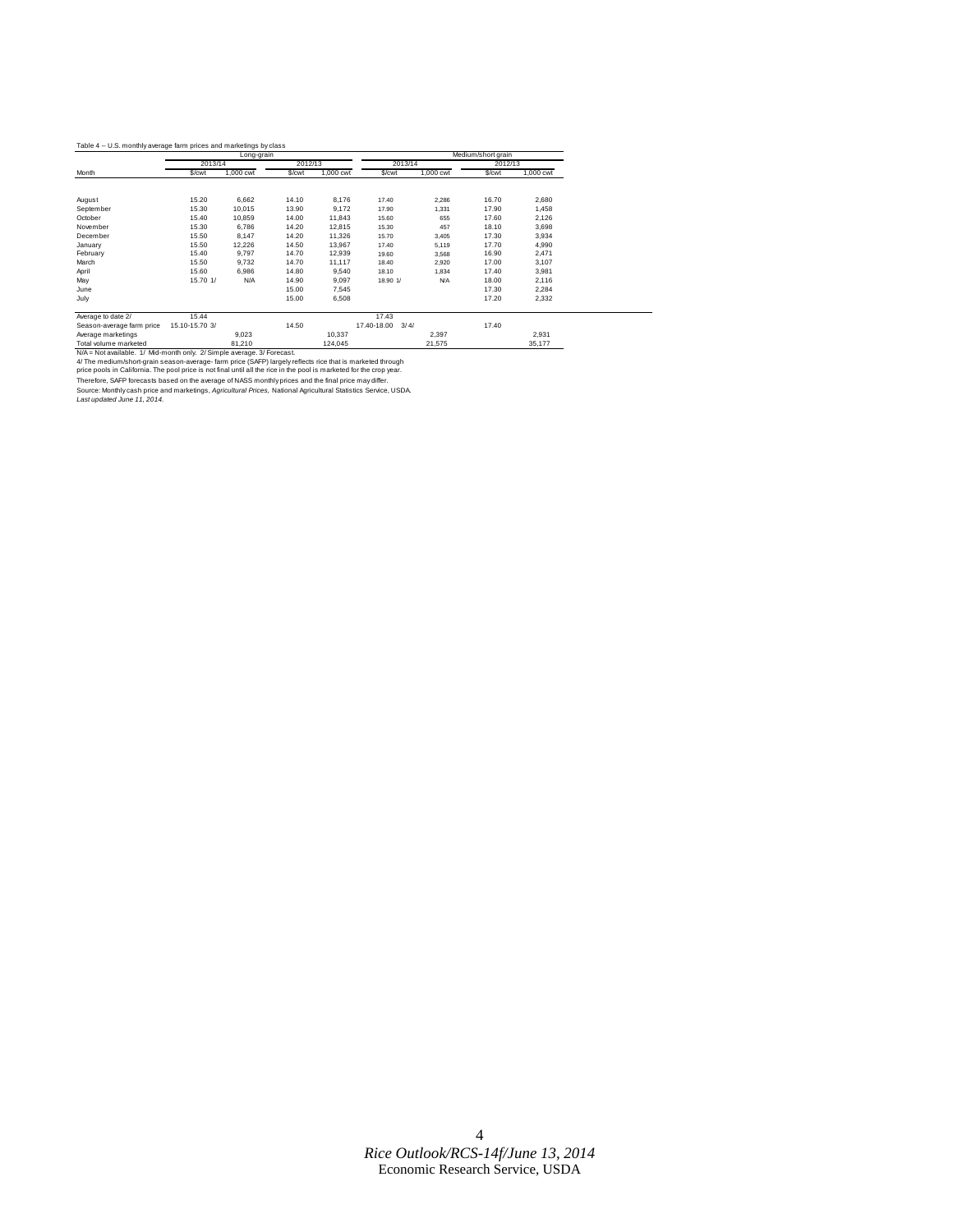#### Table 5--USDA-calculated world market rice prices (rough basis) 1/

|             | 2013/14 |         | 2012/13 |         | 2011/12 |         |
|-------------|---------|---------|---------|---------|---------|---------|
|             |         | Medium/ |         | Medium/ |         | Medium/ |
| Month       | Long    | short   | Long    | short   | Long    | short   |
|             |         |         | \$/cwt  |         |         |         |
| August      | 12.08   | 12.43   | 11.91   | 12.13   | 14.08   | 14.40   |
| September   | 11.87   | 12.22   | 12.57   | 12.81   | 15.09   | 15.44   |
| October     | 11.95   | 12.30   | 12.72   | 12.97   | 15.63   | 15.99   |
| November    | 11.78   | 12.13   | 12.92   | 13.17   | 14.93   | 15.28   |
| December    | 11.93   | 12.29   | 12.62   | 12.86   | 13.90   | 14.21   |
| January     | 11.74   | 12.09   | 12.35   | 12.59   | 12.61   | 12.88   |
| February    | 11.77   | 12.03   | 11.77   | 12.43   | 11.81   | 12.20   |
| March       | 11.58   | 11.84   | 12.16   | 12.84   | 11.52   | 11.92   |
| April       | 11.63   | 11.88   | 12.18   | 12.86   | 11.15   | 11.54   |
| May         | 11.57   | 11.82   | 12.08   | 12.75   | 11.42   | 11.82   |
| June 2/     | 11.57   | 11.83   | 12.17   | 12.85   | 11.93   | 12.35   |
| July        |         |         | 12.18   | 12.86   | 11.97   | 12.40   |
| Market-year |         |         |         |         |         |         |
| average 1/  | 11.77   | 12.08   | 12.30   | 12.76   | 13.00   | 13.37   |

1/ Simple average of the U.S. Department of Agriculture's w eekly adjusted w orld market price. 2/ Preliminary<br>Source: *Cotton and Rice Weekly Price*s (ftp://ftp.fsa.usda.gov/public/cotton/default.htm), Farm Service Agency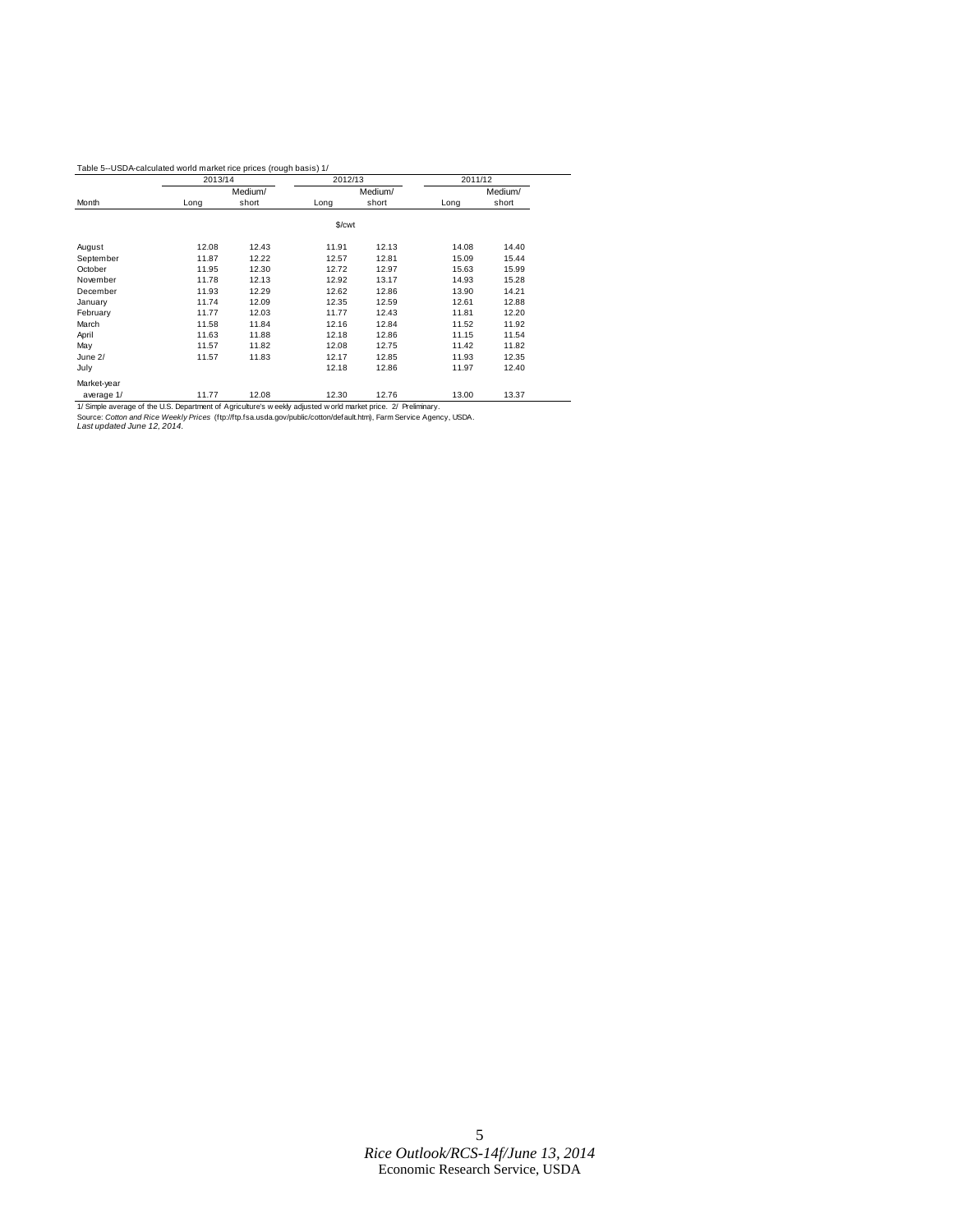#### Table 6--U.S. rice imports 1/

| Country<br>or                           | 2013/14<br>through | 2012/13<br>through | 2012/13<br>market | 2011/12<br>market | 2010/11<br>market | 2009/10<br>market | 2008/09<br>market |
|-----------------------------------------|--------------------|--------------------|-------------------|-------------------|-------------------|-------------------|-------------------|
| region                                  | April 2014         | April 2013         | year              | year              | year              | year              | year              |
|                                         |                    |                    |                   |                   | 1.000 metric tons |                   |                   |
| <b>ASIA</b>                             | 458.6              | 470.2              | 624.8             | 541.5             | 529.8             | 563.9             | 536.4             |
| China                                   | 2.3                | 2.4                | 2.7               | 3.6               | 3.1               | 3.8               | 4.0               |
| India                                   | 101.8              | 92.7               | 129.3             | 110.5             | 96.5              | 94.8              | 74.1              |
| Pakistan                                | 19.7               | 10.6               | 17.6              | 15.2              | 17.3              | 19.4              | 16.9              |
| Thailand                                | 298.4              | 305.5              | 393.7             | 387.6             | 393.5             | 401.0             | 422.1             |
| Vietnam                                 | 33.3               | 56.6               | 77.9              | 21.7              | 15.9              | 41.6              | 17.5              |
| Other                                   | 3.1                | 2.4                | 3.5               | 2.8               | 3.6               | 3.4               | 1.9               |
| <b>EUROPE &amp; FORMER SOVIET UNION</b> | 8.9                | 9.5                | 11.1              | 14.3              | 12.5              | 9.4               | 7.6               |
| Italy                                   | 6.0                | 5.9                | 6.9               | 5.2               | 7.5               | 6.2               | 5.7               |
| Spain                                   | 0.9                | 2.1                | 2.2               | 4.7               | 3.8               | 1.6               | 0.4               |
| Russia                                  | 0.0                | 0.0                | 0.0               | 0.0               | 0.0               | 0.0               | 0.1               |
| United Kingdom                          | 0.3                | 0.1                | 0.1               | 0.0               | 0.0               | 0.1               | 0.4               |
| Other                                   | 1.8                | 1.4                | 1.8               | 4.3               | 1.2               | 1.5               | 0.9               |
| <b>WESTERN HEMISPHERE</b>               | 30.4               | 26.7               | 35.9              | 64.5              | 42.7              | 30.4              | 31.1              |
| Argentina                               | 2.8                | 3.7                | 5.5               | 3.4               | 2.7               | 2.5               | 1.1               |
| Brazil                                  | 11.2               | 4.0                | 5.0               | 30.5              | 6.3               | 3.5               | 3.9               |
| Canada                                  | 10.4               | 8.6                | 12.1              | 16.3              | 17.1              | 15.4              | 18.0              |
| Mexico                                  | 1.0                | 0.8                | 1.0               | 1.1               | 1.3               | 6.1               | 6.1               |
| Uruguay                                 | 4.3                | 9.6                | 12.3              | 13.2              | 15.4              | 2.9               | 1.7               |
| Other                                   | 0.7                | 0.1                | 0.1               | 0.0               | 0.0               | 0.0               | 0.2               |
| <b>OTHER</b>                            | 32.8               | 1.4                | 2.8               | 1.0               | 3.5               | 5.5               | 39.3              |
| Eqypt                                   | 0.0                | 0.6                | 0.6               | 0.0               | 0.0               | 0.6               | 36.6              |
| United Arab Emirates                    | 0.2                | 0.2                | 0.3               | 0.5               | 3.0               | 4.4               | 2.2               |
| Australia                               | 32.1               | 0.1                | 0.0               | 0.0               | 0.0               | 0.0               | 0.0               |
| Other                                   | 0.6                | 0.5                | 1.9               | 0.4               | 0.5               | 0.4               | 0.5               |

**TOTAL** 530.7 507.8 674.6 621.2 588.6 609.2 614.3 1/ Columns labeled "market year" are total August-July imports reported by the U.S. Census Bureau. All data is reported on a product-w eight basis. Categories may not sum to total due to rounding. Source: U.S. Census Bureau, Department of Commerce. *Last updated June 12, 2014.*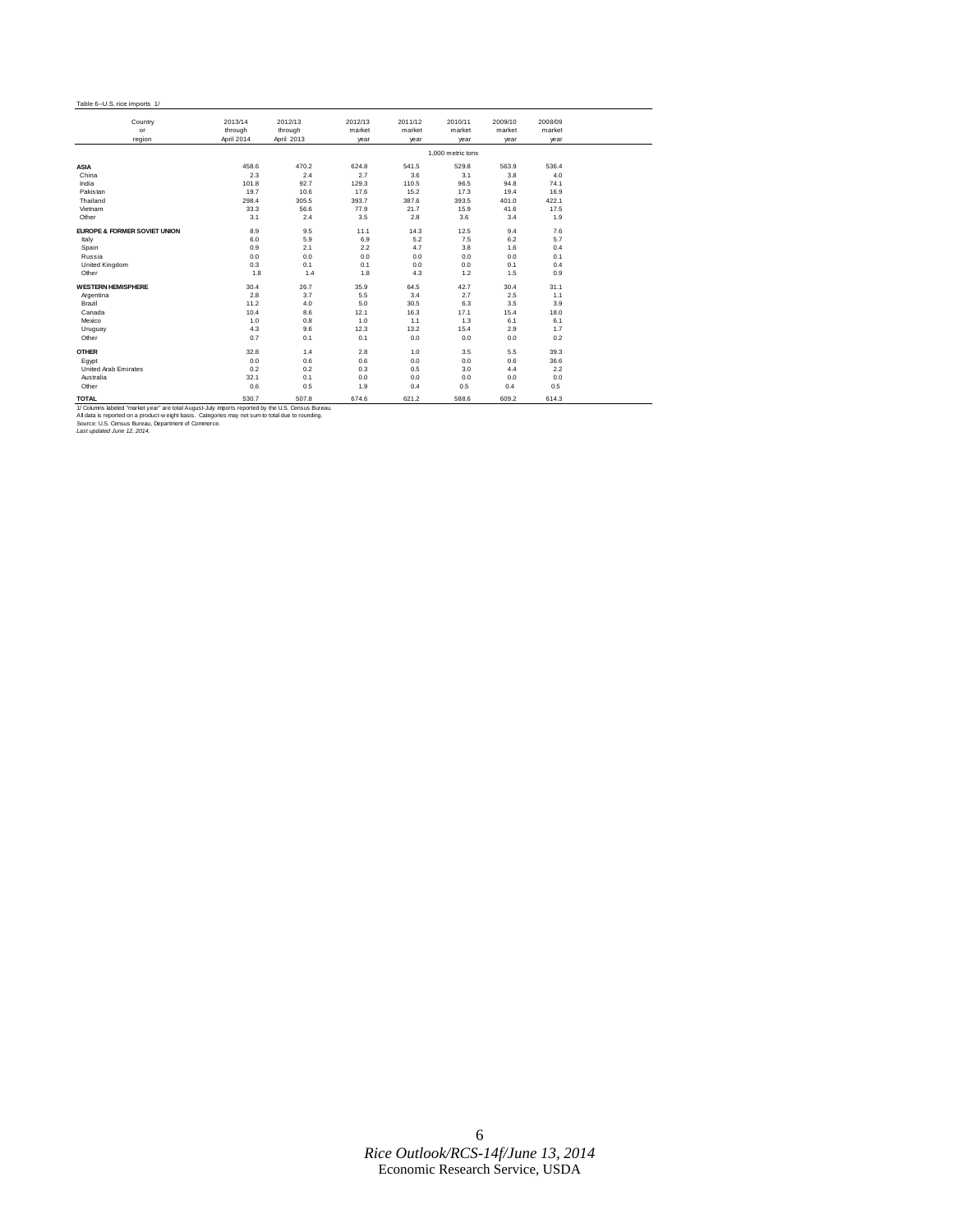| Country                                                                                                        | 2013/14         | 2012/13         | 2012/13      | 2011/12       | 2010/11      | 2009/10      |
|----------------------------------------------------------------------------------------------------------------|-----------------|-----------------|--------------|---------------|--------------|--------------|
| or                                                                                                             | Through         | market          | market       | market        | market       | market       |
| region                                                                                                         | May 29, 2014 2/ | May 30, 2013 2/ | year 1/      | year 1/       | year 1/      | year 1/      |
|                                                                                                                |                 |                 |              | 1,000 tons    |              |              |
| <b>EUROPE &amp; FSU</b>                                                                                        | 36.5            | 40.0            | 41.7         | 61.3          | 101.7        | 98.3         |
| European Union                                                                                                 | 29.2            | 36.3            | 37.7         | 52.2          | 90.3         | 88.6         |
| Other Europe                                                                                                   | 2.7             | 1.0             | 1.1          | 5.5           | 5.3          | 2.6          |
| Former Soviet Union (FSU)                                                                                      | 4.6             | 2.7             | 2.9          | 3.6           | 6.1          | 7.1          |
| <b>NORTHEAST ASIA</b>                                                                                          | 462.8           | 580.0           | 580.6        | 592.3         | 473.6        | 571.3        |
| Hong Kong                                                                                                      | 5.9             | 4.3             | 6.2          | 2.6           | 0.6          | 1.1          |
| Japan                                                                                                          | 352.2           | 361.9           | 347.6        | 375.5         | 355.3        | 388.9        |
| South Korea                                                                                                    | 72.0            | 151.1           | 164.3        | 148.6         | 100.6        | 79.4         |
| Taiwan                                                                                                         | 32.7            | 62.7            | 62.5         | 65.6          | 17.1         | 101.9        |
| OTHER ASIA, OCEANIA, & THE MIDDLE EAST                                                                         | 574.4           | 430.0           | 456.8        | 499.9         | 641.8        | 751.5        |
| Australia                                                                                                      | 9.5             | 8.1             | 9.1          | 10.0          | 15.8         | 26.2         |
| Iraq                                                                                                           | 101.1           | 0.0             | 0.0          | 0.0           | 114.0        | 135.1        |
| Iran                                                                                                           | 0.0             | 94.2            | 125.7        | 4.9           | 0.0          | 0.0          |
| Israel                                                                                                         | 19.5            | 17.0            | 16.9         | 22.4          | 33.3         | 45.7         |
| Jordan                                                                                                         | 85.4            | 71.0            | 71.2         | 93.2          | 83.0         | 66.4         |
| Micronesia                                                                                                     | 1.6             | 4.7             | 5.5          | 6.2           | 6.0          | 5.2          |
| New Zealand                                                                                                    | 3.6             | 2.5             | 3.0          | 3.0           | 6.5          | 8.3          |
| Papua New Guinea                                                                                               | 0.0             | 0.0             | 0.0          | 0.0           | 9.4          | 37.9         |
| Saudi Arabia                                                                                                   | 87.1            | 116.7           | 122.8        | 107.1         | 118.0        | 108.5        |
| Singapore                                                                                                      | 6.7             | 6.0             | 6.6          | 5.8           | 5.3          | 3.0          |
| Syria                                                                                                          | 1.0             | 0.0             | 0.0          | 21.9          | 13.6         | 15.9         |
| Turkey                                                                                                         | 219.5           | 75.4            | 75.4         | 189.8         | 200.3        | 267.0        |
| Rest of Asia, Oceania, and Middle East                                                                         | 39.4            | 34.4            | 20.6         | 35.6          | 36.6         | 32.3         |
| <b>AFRICA</b>                                                                                                  | 111.2           | 254.8           | 249.1        | 179.6         | 432.4        | 117.4        |
| Algeria                                                                                                        | 0.0             | 0.0             | 0.0          | 0.0           | 1.9          | 6.9          |
| Ghana                                                                                                          | 52.7            | 112.1           | 112.1        | 94.0          | 100.2        | 43.7         |
| Guinea--Connarky                                                                                               | 2.9             | 4.4             | 4.4          | 11.0          | 5.0          | 4.8          |
| Liberia                                                                                                        | 6.3             | 21.4            | 15.5         | 26.7          | 38.5         | 8.4          |
| Libya                                                                                                          | 48.3            | 89.5            | 89.5         | 24.8          | 152.9        | 1.1          |
| Nigeria                                                                                                        | 0.0             | 18.3            | 18.4         | 6.1           | 52.1         | 36.6         |
| Senegal                                                                                                        | 0.0             | 0.0             | 0.0          | 0.0           | 49.8         | 0.0          |
| South Africa                                                                                                   | 0.9             | 0.8             | 0.9          | 0.5           | 1.1          | 0.5          |
| Togo                                                                                                           | 0.0             | 0.0             | 0.0          | 0.0           | 23.9         | 0.0          |
| Other Africa                                                                                                   | 0.1             | 8.3             | 8.3          | 16.5          | 7.0          | 15.4         |
| <b>WESTERN HEMISPHERE</b>                                                                                      | 1,650.7         | 1,936.1         | 2,110.9      | 1,785.0       | 2,058.3      | 2,142.9      |
| Bahamas                                                                                                        | 5.5             | 5.6             | 6.3          | 6.3           | 6.3          | 6.1          |
| Brazil                                                                                                         | 0.1             | 0.1             | 0.1          | 0.1           | 20.0         | 15.4         |
| Canada                                                                                                         | 130.1           | 148.9           | 145.8        | 147.7         | 148.6        | 166.8        |
| Colombia                                                                                                       | 95.2            | 139.8           | 150.1        | 0.1           | 0.2          | 0.2          |
| Costa Rica                                                                                                     | 57.0            | 77.3            | 75.3         | 58.1          | 69.7         | 124.8        |
| Dominican Republic                                                                                             | 7.5             | 1.7             | 1.7          | 8.9           | 7.0          | 25.2         |
| El Salvador                                                                                                    | 60.5            | 71.1            | 83.8         | 76.5          | 77.0         | 78.5         |
| Guatemala                                                                                                      | 67.4            | 65.6            | 77.6         | 81.4          | 69.4         | 72.6         |
| Haiti                                                                                                          | 293.8           | 306.7           | 342.0        | 233.4         | 248.9        | 226.5        |
| Honduras                                                                                                       | 117.8           | 108.9           | 122.4        | 140.0         | 136.8        | 119.3        |
| Jamaica                                                                                                        | 1.1             | 1.0             | 1.2          | 11.6          | 25.5         | 20.2         |
| Leeward & Windward Islands<br>Mexico                                                                           | 1.5<br>669.1    | 2.9<br>738.5    | 2.9<br>749.5 | 10.2<br>803.7 | 9.4<br>848.5 | 8.3<br>775.1 |
| Netherlands Antilles                                                                                           | 4.1             | 4.3             | 4.7          | 4.7           | 4.8          | 5.2          |
| Nicaragua                                                                                                      | 10.7            | 39.9            | 39.9         | 40.6          | 142.2        | 147.0        |
| Panama                                                                                                         | 24.0            | 24.3            | 39.3         | 59.7          | 88.2         | 104.0        |
| Venezuela                                                                                                      | 98.9            | 194.3           | 262.5        | 94.1          | 149.6        | 241.8        |
| Other Western Hemisphere                                                                                       | 6.4             | 5.2             | 5.8          | 7.9           | 6.2          | 5.9          |
| <b>UNKNOWN</b>                                                                                                 | 50.2            | 28.5            | 0.0          | 0.0           | 0.0          | 0.0          |
|                                                                                                                |                 |                 |              |               |              |              |
| <b>TOTAL</b><br>1/ Total August-July marketing year commercial shipments. 2/ Shipments plus outstanding sales. | 2.874.3         | 3.260.5         | 3.426.7      | 3,118.0       | 3,707.7      | 3.681.4      |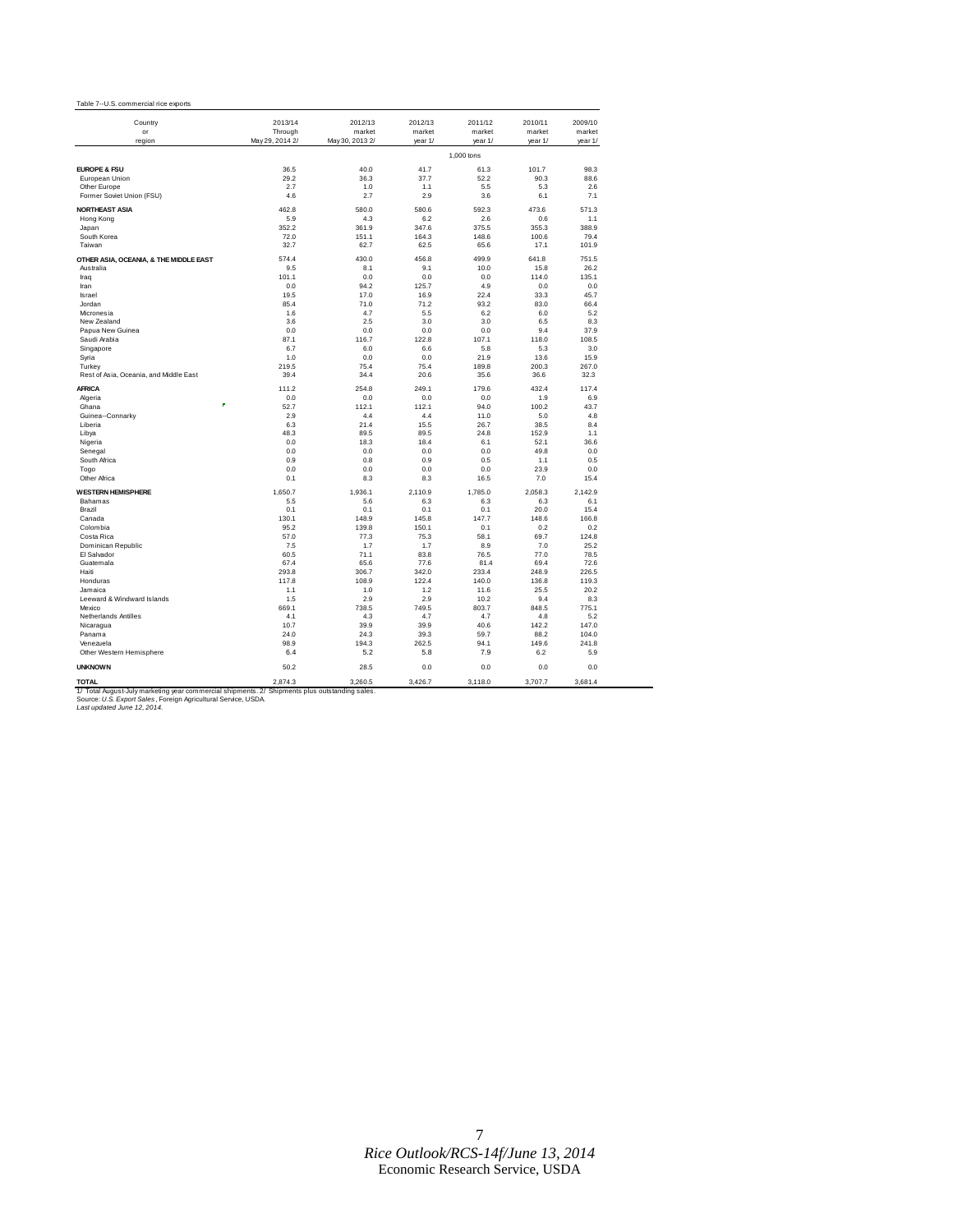|  | Table 8--U.S., Thailand, and Vietnam price quotes |  |  |  |
|--|---------------------------------------------------|--|--|--|
|--|---------------------------------------------------|--|--|--|

|                  |            | <b>United States</b> |              |                      |             |                |       |                      |
|------------------|------------|----------------------|--------------|----------------------|-------------|----------------|-------|----------------------|
| Month or         | Southern   | Southern             | California   |                      | Thailand 5/ |                |       | Vietnam 7/           |
| market           | long grain | long grain           | medium grain | 100%                 | 5%          | 15%            | A.16/ | 5%                   |
| year 1/          | milled 2/  | rough 3/             | milled 4/    | Grade B              | Parboiled   | <b>Brokens</b> | Super | <b>Brokens</b>       |
|                  |            |                      |              | \$/metric ton        |             |                |       |                      |
|                  |            |                      |              |                      |             |                |       |                      |
| 2003/04          | 360        | 206                  | 489          | 220                  | 222         | 207            | 184   | 212                  |
| 2004/05          | 312        | 176                  | 361          | 278                  | 278         | 265            | 219   | 244                  |
| 2005/06          | 334        | 192                  | 440          | 301                  | 293         | 284            | 216   | 259                  |
| 2006/07          | 407        | 237                  | 494          | 320                  | 317         | 302            | 243   | 292                  |
| 2007/08          | 621        | 368                  | 650          | 551                  | 570         | 334            | 454   | 620                  |
| 2008/09          | 610        | 356                  | 1075         | 609                  | 616         | 532            | 342   | 456                  |
| 2009/10          | 506        | 316                  | 747          | 532                  | 544         | 472            | 350   | 397                  |
|                  |            |                      |              |                      |             |                |       |                      |
| Aug. 2010        | 413        | 240                  | 675          | 472                  | 489         | 425            | 367   | 410                  |
| Sep. 2010        | 450        | 265                  | 705          | 494                  | 522         | 458            | 412   | 458                  |
| Oct. 2010        | 540        | 327                  | 750          | 501                  | 533         | 465            | 428   | 468                  |
| Nov. 2010        | 584        | 320                  | 811          | 534                  | 543         | 499            | 427   | 493                  |
| Dec. 2010        | 595        | 309                  | 827          | 550                  | 536         | 513            | 411   | 496                  |
| Jan. 2011        | 579        | 319                  | 827          | 534                  | 528         | 496            | 404   | 480                  |
| Feb. 2011        | 540        | 330                  | 827          | 538                  | 532         | 495            | 418   | 469                  |
| Mar. 2011        | 509        | 307                  | 827          | 509                  | 506         | 473            | 408   | 455                  |
|                  |            |                      |              |                      |             |                |       |                      |
| Apr. 2011        | 497        | 283                  | 827          | 500                  | 501         | 467            | 409   | 475                  |
| May 2011         | 502        | 280                  | 827          | 498                  | 500         | 466            | 421   | 476                  |
| June 2011        | 522        | 288                  | 827          | 531                  | 522         | 496            | 428   | 463                  |
| <b>July 2011</b> | 557        | 314                  | 827          | 557                  | 553         | 523            | 448   | 506                  |
| 2010/11          | 524        | 298                  | 793          | 518                  | 522         | 481            | 415   | 471                  |
| Aug. 2011        | 604        | 338                  | 822          | 576                  | 579         | 543            | 463   | 555                  |
| Sep. 2011        | 648        | 373                  | 816          | 614                  | 617         | 577            | 487   | 568                  |
| Oct. 2011        | 617        | 366                  | 816          | 615                  | 602         | 581            | 488   | 573                  |
| Nov. 2011        | 586        | 348                  | 763          | 629                  | 609         | 599            | 550   | 554                  |
|                  |            | 325                  |              |                      |             |                |       |                      |
| Dec 2011         | 549        |                      | 720          | 608                  | 588         | 577            | 548   | 498                  |
| Jan. 2012        | 526        | 325                  | 772          | 557                  | 540         | 539            | 515   | 448                  |
| Feb 2012         | 517        | 323                  | 772          | 552                  | 548         | <b>NQ</b>      | 517   | 426                  |
| Mar. 2012        | 507        | 315                  | 744          | 563                  | 576         | <b>NQ</b>      | 526   | 413                  |
| Apr. 2012        | 507        | 320                  | 728          | 554                  | 582         | NQ             | 526   | 437                  |
| May 2012         | 540        | 344                  | 736          | 614                  | 616         | <b>NQ</b>      | 562   | 426                  |
| June 2012        | 554        | 345                  | 739          | 612                  | 607         | 590            | 548   | 415                  |
| July 2012        | 564        | 349                  | 744          | 587                  | 576         | 566            | 520   | 408                  |
| 2011/12          | 560        | 339                  | 764          | 590                  | 587         | 572            | 521   | 477                  |
|                  |            |                      |              |                      |             |                |       |                      |
| Aug. 2012        | 576        | 366                  | 755          | 579                  | 586         | 555            | 509   | 433                  |
| Sep. 2012        | 590        | 374                  | 750          | 579                  | 591         | 551            | 512   | 455                  |
| Oct. 2012        | 593        | 365                  | 741          | 571                  | 586         | 539            | 519   | 450                  |
| Nov. 2012        | 595        | 360                  | 739          | 573                  | 590         | 535            | 523   | 449                  |
| Dec. 2012        | 595        | 360                  | 728          | 569                  | 566         | 535            | 521   | 414                  |
| Jan. 2013        | 607        | 360                  | 705          | 575                  | 573         | 540            | 530   | 405                  |
| Feb. 2013        | 621        | 370                  | 705          | 575                  | 574         | 542            | 534   | 400                  |
| Mar. 2013        | 632        | 371                  | 705          | 573                  | 564         | 536            | 533   | 399                  |
| Apr. 2013        | 644        | 375                  | 705          | 571                  | 553         | 535            | 530   | 383                  |
|                  | 661        | 377                  |              |                      | 552         | 514            | 511   | 376                  |
| May 2013         |            |                      | 691          | 558                  |             |                |       |                      |
| June 2013        | 639        | 389                  | 661          | 536                  | 546         | 489            | 492   | 369                  |
| <b>July 2013</b> | 625        | 394                  | 661          | 519                  | 538         | 459            | 462   | 389                  |
| 2012/13          | 615        | 372                  | 712          | 565                  | 568         | 528            | 515   | 410                  |
| Aug. 2013        | 609        | 386                  | 661          | 493                  | 507         | 430            | 428   | 391                  |
| Sep. 2013        | 608        | 385                  | 661          | 461                  | 462         | 418            | 416   | 363                  |
| Oct. 2013        | 601        | 380                  | 656          | 445                  | 450         | 399            | 391   | 395                  |
| Nov. 2013        | 591        | 380                  | 639          | 433                  | 449         | 395            | 385   | 403                  |
|                  | 595        | 380                  |              | 428                  | 449         |                | 370   | 427                  |
| Dec. 2013        |            |                      | 632          |                      |             | 394            |       |                      |
| Jan. 2014        | 590        | 380                  | 686          | 418                  | 442         | 360            | 310   | 404                  |
| Feb. 2014        | 579        | 380                  | 843          | 423                  | 447         | 370            | 313   | 398                  |
| Mar. 2014        | 584        | 380                  | 987          | 416                  | 431         | 377            | 314   | 388                  |
| Apr. 2014        | 584        | 380                  | 1,058        | 401                  | 409         | 373            | 306   | 385                  |
| May 2014 8/      | 584        | 380                  | 1,014        | 399                  | 403         | 368            | 303   | 403                  |
| June 2014 9/     | 579        | 380                  | 992          | 399                  | 409         | 372            | 312   | 403                  |
|                  |            |                      |              |                      |             |                |       |                      |
| 2013/14 9/       | 591        | 381                  | 803          | $\frac{1}{H}$<br>429 | 442         | 387            | 350   | $\frac{1}{H}$<br>396 |

NQ = No quotes. 1/ Simple average of weekly quotes. Market year average prices are simple average of monthly prices.<br>2/ Number 2, 4-percent brokens, sacked, free alongside vessel, U.S. Gulf Port.<br>To convert to a free on

4/ Number 1, maximum 4-percent brokens, package quality for domestic sales, bulk, free on board truck, California

mill, low end of reported price range. *Note: This price series was previously reported as sacked or bagged.*<br>5/ Nominal price quotes, long-grain, sacked, free on board vessel, Bangkok, Thailand.

6/ 100-percent brokens, new price series. 7/ Long-grain, double water-polished, bagged,

free on board vessel, Ho Chi Minh City. 8/ Revised. 9/ Preliminary. Sources: U.S. and Vietnam prices, *Creed Rice Market Report;* Thailand prices, *Weekly Rice Price Update,* U.S.

Agricultural Office, Bangkok, Thailand (www.fas.usda.gov). *Updated June 12, 2014.*

 $\overline{a}$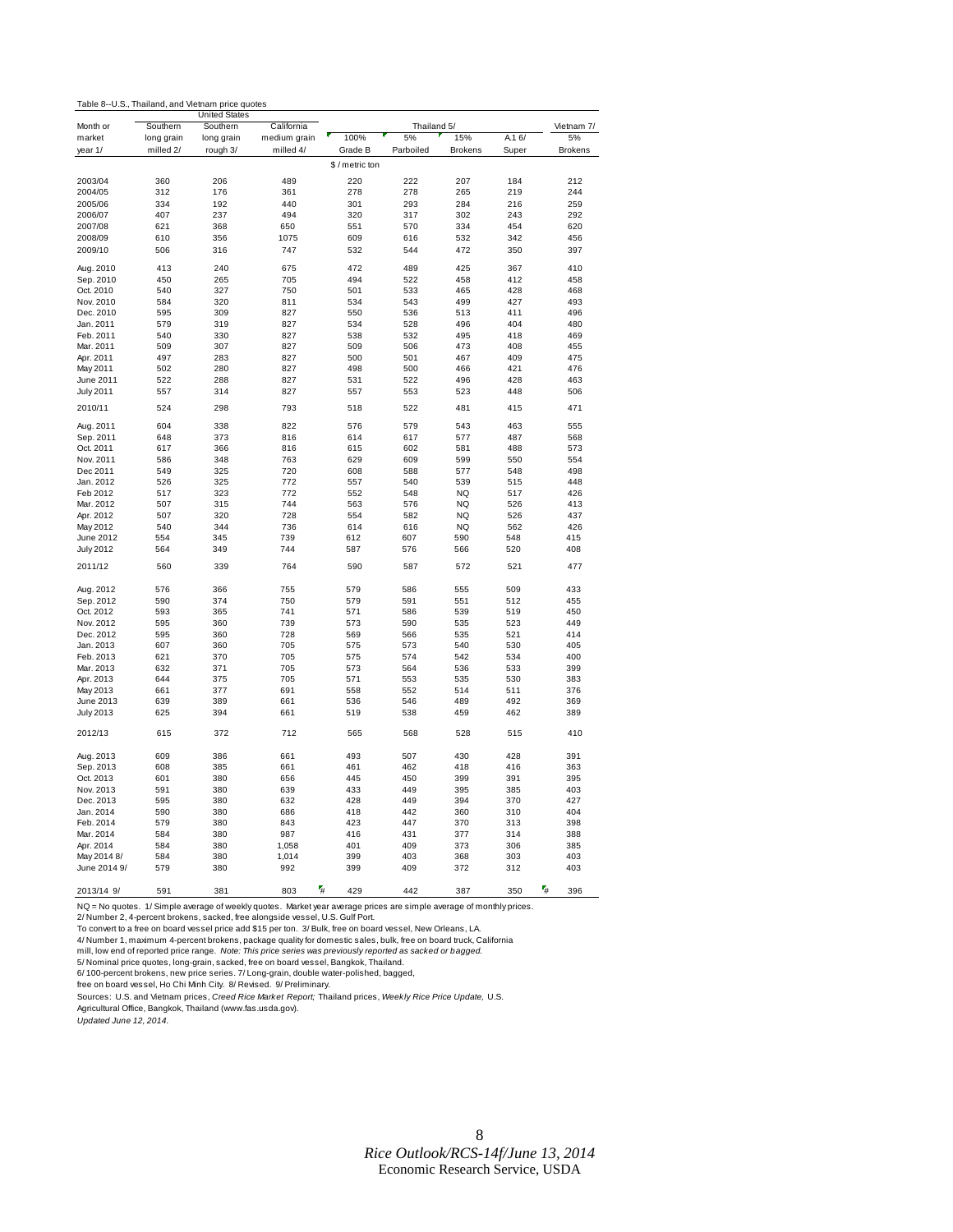|                      | 2012/13        | Table 9--Global rice producers: monthly revisions and annual changes 1/<br>2013/14 2/ |                   |                      |                   | 2014/15 2/  |                   |                                |                   |
|----------------------|----------------|---------------------------------------------------------------------------------------|-------------------|----------------------|-------------------|-------------|-------------------|--------------------------------|-------------------|
| Country              | June<br>2014   | May<br>2014                                                                           | June<br>2014      | Monthly<br>revisions | Annual<br>changes | May<br>2014 | June<br>2014      | Monthly<br>revisions           | Annual<br>changes |
|                      |                |                                                                                       | 1.000 metric tons |                      |                   |             | 1.000 metric tons |                                |                   |
|                      |                |                                                                                       |                   |                      |                   |             |                   |                                |                   |
| Afghanistan          | 460            | 510                                                                                   | 510               | 0                    | 50                | 520         | 520               | Ξ.                             | 10                |
| Argentina            | 1.014          | 1,008                                                                                 | 1,008             | 0                    | -6                | 1,014       | 1,014             | Ξ.                             | 6                 |
| Australia            | 840            | 653                                                                                   | 653               | 0                    | $-187$            | 690         | 690               | Ξ.                             | 37                |
| Bangladesh           | 33,820         | 34,590                                                                                | 34,590            | 0                    | 770               | 34,800      | 34,800            | ÷.                             | 210               |
| Brazil               | 7,990          | 8,600                                                                                 | 8,600             | 0                    | 610               | 8,500       | 8,500             | $\overline{a}$                 | $-100$            |
| Burma                | 11,715         | 11,957                                                                                | 11,957            | 0                    | 242               | 12,150      | 12,150            | Ξ.                             | 193               |
| Cambodia             | 4,670          | 4,725                                                                                 | 4,725             | 0                    | 55                | 4,900       | 4,900             | Ξ.                             | 175               |
| China                | 143,000        | 142,300                                                                               | 142,300           | 0                    | $-700$            | 144,000     | 144,000           | ÷.                             | 1,700             |
| Colombia             | 1,307          | 1,310                                                                                 | 1,310             | 0                    | 3                 | 1,300       | 1,300             | Ξ.                             | $-10$             |
| Cote d'Ivoire        | 471            | 520                                                                                   | 520               | 0                    | 49                | 520         | 520               | Ξ.                             | $\mathbf 0$       |
| Cuba                 | 417            | 423                                                                                   | 423               | 0                    | 6                 | 430         | 430               | Ξ.                             | $\overline{7}$    |
| Dominican Republic   | 492            | 536                                                                                   | 536               | 0                    | 44                | 542         | 542               | Ξ.                             | 6                 |
| Ecuador              | 775            | 790                                                                                   | 790               | 0                    | 15                | 800         | 800               | Ξ.                             | 10                |
| Egypt                | 4,675          | 4,880                                                                                 | 4,880             | 0                    | 205               | 4,900       | 4,900             |                                | 20                |
| European Union       | 2,086          | 1,942                                                                                 | 1,942             | 0                    | $-144$            | 1,963       | 1,963             | Ξ.                             | 21                |
| Ghana                | 289            | 352                                                                                   | 352               | 0                    | 63                | 330         | 330               | $\overline{a}$                 | $-22$             |
| Guinea               | 1,267          | 1,350                                                                                 | 1,350             | 0                    | 83                | 1,452       | 1,452             | Ξ.                             | 102               |
| Guyana               | 425            | 532                                                                                   | 532               | 0                    | 107               | 536         | 536               |                                | $\overline{4}$    |
| India                | 105,240        | 105,000                                                                               | 106,290           | 1,290                | 1,050             | 106,000     | 106,000           | $\ddot{\phantom{a}}$           | $-290$            |
| Indonesia            | 36,550         | 37,355                                                                                | 37,355            | 0                    | 805               | 37,700      | 37,700            | L.                             | 345               |
| Iran                 | 1,535          | 1,650                                                                                 | 1,650             | 0                    | 115               | 1,683       | 1,683             | --                             | 33                |
| Japan                | 7,756          | 7,832                                                                                 | 7,832             | 0                    | 76                | 7,700       | 7,700             | --                             | $-132$            |
| Korea, North         | 1,740          | 1,880                                                                                 | 1,880             | 0                    | 140               | 1,800       | 1,800             | ÷-                             | -80               |
| Korea, South         | 4,006          | 4,230                                                                                 | 4,230             | 0                    | 224               | 4,150       | 4,150             | Ξ.                             | -80               |
| Laos                 | 1,655          | 1,465                                                                                 | 1,465             | 0                    | $-190$            | 1,550       | 1,550             |                                | 85                |
| Liberia              | 188            | 150                                                                                   | 150               | 0                    | $-38$             | 189         | 189               |                                | 39                |
| Madagascar           | 2,913          | 2,311                                                                                 | 2,311             | 0                    | $-602$            | 2,880       | 2,880             |                                | 569               |
| Malaysia             | 1,694          | 1,755                                                                                 | 1,755             | 0                    | 61                | 1,800       | 1,800             | ÷-                             | 45                |
| Mali                 | 1,250          | 1,290                                                                                 | 1,290             | 0                    | 40                | 1,350       | 1,350             | Ξ.                             | 60                |
| Mexico               | 131            | 133                                                                                   | 133               | $\mathbf 0$          | $\overline{2}$    | 133         | 133               |                                | $\mathbf 0$       |
| Mozambique           | 222            | 228                                                                                   | 228               | $\mathbf 0$          | 6                 | 228         | 228               | ÷-                             | $\mathbf 0$       |
|                      |                | 3,300                                                                                 |                   | 61                   | 361               |             |                   | --                             | $-261$            |
| Nepal                | 3,000<br>2,370 | 2,772                                                                                 | 3,361<br>2,772    | $\mathbf 0$          | 402               | 3,100       | 3,100             | $\overline{a}$                 | $-222$            |
| Nigeria              |                |                                                                                       |                   | $\Omega$             | 800               | 2,550       | 2,550             | $\overline{a}$                 | 100               |
| Pakistan             | 5,800          | 6,600                                                                                 | 6,600             | $\mathbf 0$          |                   | 6,700       | 6,700             |                                |                   |
| Peru                 | 2,100          | 2,156                                                                                 | 2,156             |                      | 56                | 2,100       | 2,100             |                                | $-56$             |
| Philippines          | 11,428         | 11,890                                                                                | 11,890            | 0                    | 462               | 12,200      | 12,200            | ۰.                             | 310               |
| Russia               | 684            | 608                                                                                   | 608               | 0<br>$\mathbf 0$     | $-76$             | 650         | 650               | ÷.<br>$\overline{\phantom{a}}$ | 42<br>$-98$       |
| Sierra Leone         | 516            | 791                                                                                   | 791               |                      | 275               | 693         | 693               |                                |                   |
| Sri Lanka            | 2,675          | 2,750                                                                                 | 2,840             | 90                   | 165               | 2,800       | 2,800             | Ξ.                             | $-40$             |
| Taiwan               | 1,116          | 1,131                                                                                 | 1,131             | 0                    | 15                | 1,131       | 1,131             | ۰.                             | $\bf 0$           |
| Tanzania             | 1,189          | 1,221                                                                                 | 1,221             | $\mathbf 0$          | 32                | 1,254       | 1,254             | Ξ.                             | 33                |
| Thailand             | 20,200         | 20,500                                                                                | 20,500            | 0                    | 300               | 20,500      | 20,500            | ÷                              | $\pmb{0}$         |
| Turkey               | 483            | 500                                                                                   | 500               | 0                    | 17                | 496         | 496               | ÷                              | $-4$              |
| Uganda               | 138            | 147                                                                                   | 147               | 0                    | 9                 | 150         | 150               | ÷                              | 3                 |
| <b>United States</b> | 6,336          | 6,115                                                                                 | 6,115             | 0                    | $-221$            | 6,811       | 6,811             | L.                             | 696               |
| Uruguay              | 952            | 1,008                                                                                 | 952               | $-56$                | 0                 | 1,022       | 1,022             | L.                             | 70                |
| Venezuela            | 385            | 385                                                                                   | 385               | $\mathbf 0$          | $\mathbf 0$       | 390         | 390               |                                | 5                 |
| Vietnam              | 27,519         | 27,800                                                                                | 27,800            | 0                    | 281               | 27,800      | 27,800            |                                | 0                 |
| Subtotal             | 467,484        | 471,931                                                                               | 473,316           | 1,385                | 5,832             | 476,857     | 476,857           |                                | 3,541             |
| Others               | 4,112          | 4,158                                                                                 | 4,158             | 0                    | 46                | 3,862       | 3,862             | ٠.                             | $-296$            |
| World total          | 471,596        | 476,089                                                                               | 477,474           | 1,385                | 5,878             | 480,719     | 480,719           | Ξ.                             | 3,245             |

-- = Not available. 1/ Milled basis. *2l* Projected.<br>Source: *Production, Supply, & Distribution Online Data Base, FAS/USDA,* http://www.fas.usda.gov/psdonline/psdHome.aspx.<br>*Updated June 12, 2014*.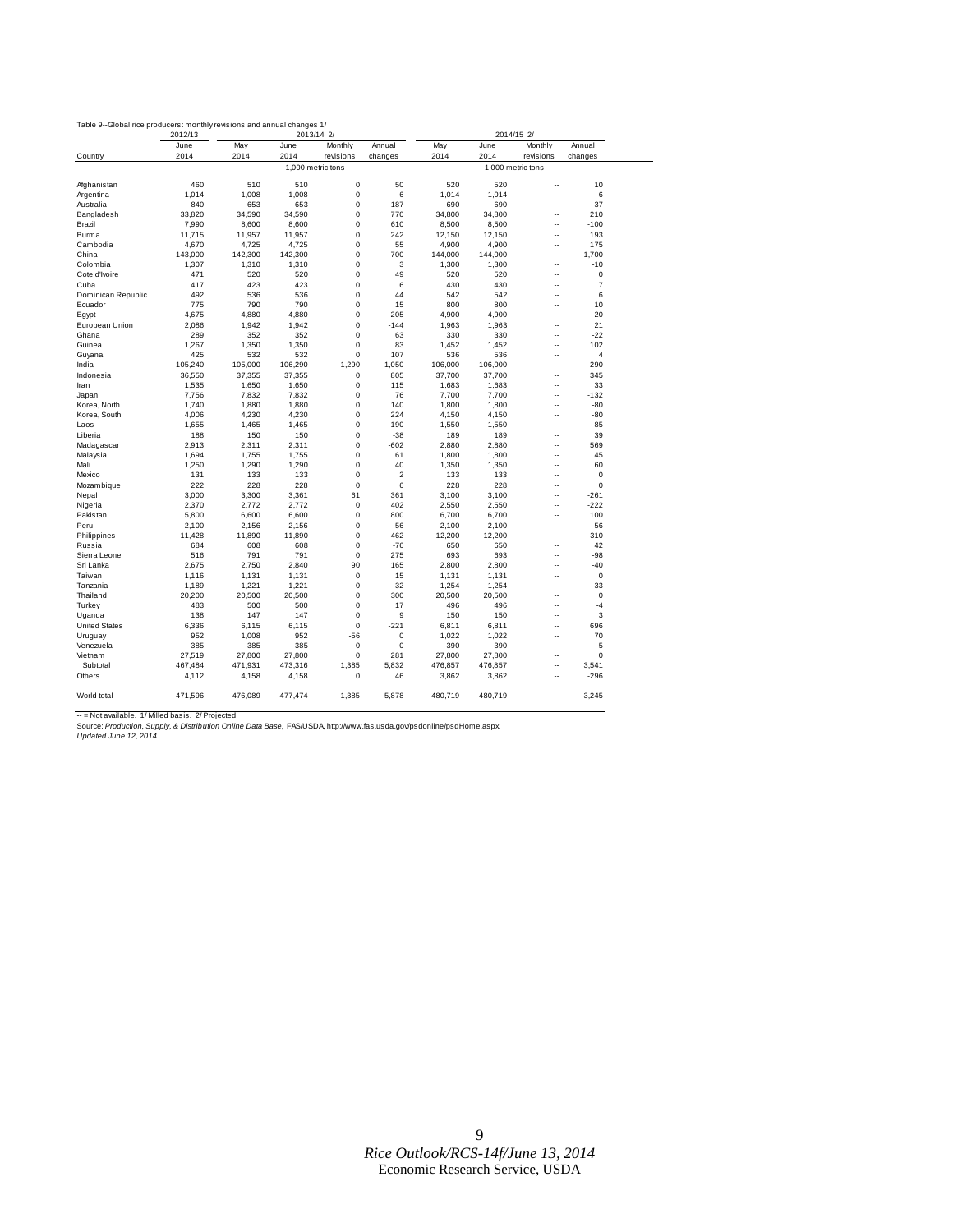|                      | 2013   | 2014 1/                          |        |             |             |        | 2015 1/ |                       |              |  |  |
|----------------------|--------|----------------------------------|--------|-------------|-------------|--------|---------|-----------------------|--------------|--|--|
|                      | June   | May                              | June   | Monthly     | Annual      | May    | June    | Monthly               | Annual       |  |  |
|                      | 2014   | 2014                             | 2014   | revisions   | changes     | 2014   | 2014    | revisions             | changes      |  |  |
|                      |        | 1,000 metric tons (milled basis) |        |             |             |        |         |                       |              |  |  |
| Argentina            | 526    | 600                              | 600    | $\mathbf 0$ | 74          | 600    | 600     | $\mathbf 0$           | $\mathbf 0$  |  |  |
| Australia            | 460    | 500                              | 500    | $\mathbf 0$ | 40          | 450    | 450     | $\mathbf 0$           | $-50$        |  |  |
| Brazil               | 830    | 850                              | 850    | $\mathbf 0$ | 20          | 800    | 800     | $\mathbf 0$           | $-50$        |  |  |
| Burma                | 1.163  | 1,300                            | 1.300  | $\mathbf 0$ | 137         | 1,300  | 1,300   | $\mathbf 0$           | $\mathbf 0$  |  |  |
| Cambodia             | 1.075  | 1.000                            | 1.000  | $\mathbf 0$ | $-75$       | 1.200  | 1.200   | $\mathbf 0$           | 200          |  |  |
| China                | 447    | 350                              | 350    | $\mathbf 0$ | $-97$       | 350    | 350     | $\mathbf 0$           | $\mathbf 0$  |  |  |
| Ecuador              | 50     | 50                               | 50     | $\mathbf 0$ | $\mathbf 0$ | 50     | 50      | $\mathbf 0$           | $\mathbf 0$  |  |  |
| Egypt                | 850    | 800                              | 800    | $\mathbf 0$ | $-50$       | 875    | 875     | $\mathbf 0$           | 75           |  |  |
| European Union       | 203    | 200                              | 200    | $\mathbf 0$ | $-3$        | 190    | 190     | $\mathbf 0$           | $-10$        |  |  |
| Guinea               | 80     | 100                              | 100    | $\mathbf 0$ | 20          | 100    | 100     | $\mathbf 0$           | $\mathbf 0$  |  |  |
| Guyana               | 345    | 400                              | 400    | $\Omega$    | 55          | 400    | 400     | $\mathbf 0$           | $\Omega$     |  |  |
| India                | 10,480 | 10,000                           | 10,000 | $\mathbf 0$ | $-480$      | 9,000  | 9,000   | $\mathbf 0$           | $-1,000$     |  |  |
| Japan                | 200    | 200                              | 200    | $\mathbf 0$ | $\mathbf 0$ | 200    | 200     | $\mathbf 0$           | $\Omega$     |  |  |
| Kazakhstan           | 50     | 40                               | 40     | $\Omega$    | $-10$       | 40     | 40      | $\mathbf 0$           | $\Omega$     |  |  |
| Pakistan             | 3,600  | 3.900                            | 3.900  | $\mathbf 0$ | 300         | 3,900  | 3,900   | $\mathbf 0$           | $\Omega$     |  |  |
| Paraguay             | 365    | 250                              | 250    | $\mathbf 0$ | $-115$      | 260    | 260     | $\mathbf 0$           | 10           |  |  |
| Peru                 | 50     | 70                               | 70     | $\mathbf 0$ | 20          | 70     | 70      | $\mathbf 0$           | $\Omega$     |  |  |
| Russia               | 140    | 140                              | 140    | $\mathbf 0$ | $\mathbf 0$ | 140    | 140     | $\mathbf 0$           | $\Omega$     |  |  |
| Thailand             | 6.722  | 9.000                            | 9.000  | $\mathbf 0$ | 2.278       | 10,000 | 10.000  | $\mathbf 0$           | 1.000        |  |  |
| Turkey               | 8      | 60                               | 60     | $\mathbf 0$ | 52          | 60     | 60      | $\mathbf 0$           | $\mathbf 0$  |  |  |
| Uganda               | 40     | 40                               | 40     | $\mathbf 0$ | $\mathbf 0$ | 40     | 40      | $\mathbf 0$           | $\Omega$     |  |  |
| <b>United States</b> | 3,271  | 3.200                            | 3.100  | $-100$      | $-171$      | 3,250  | 3,250   | $\mathbf 0$           | 150          |  |  |
| Uruguay              | 939    | 900                              | 900    | $\mathbf 0$ | $-39$       | 950    | 950     | $\mathbf 0$           | 50           |  |  |
| Vennezuela           | 150    | 125                              | 125    | $\mathbf 0$ | $-25$       | 150    | 150     | $\mathbf 0$           | 25           |  |  |
| Vietnam              | 6.700  | 6,500                            | 6,500  | $\Omega$    | $-200$      | 6,700  | 6,700   | $\mathbf 0$           | 200          |  |  |
| Subtotal             | 38,744 | 40,575                           | 40,475 | $-100$      | 1.731       | 41,075 | 41,075  | $\mathbf 0$           | 600          |  |  |
| Other                | 234    | 214                              | 214    | $\mathbf 0$ | $-21$       | 215    | 215     | $\mathbf 0$<br>$\cup$ | $\mathbf{1}$ |  |  |
| World total          | 38.978 | 40.789                           | 40.689 | $-100$      | 1.711       | 41.290 | 41.290  | $\mathbf 0$<br>0      | 601          |  |  |
| U.S. Share           | 8.4%   | 7.8%                             | 7.6%   |             |             | 7.9%   | 7.9%    | $\mathbf 0$           |              |  |  |

-- Not available. Note: All trade data are reported on a calendar-year basis.<br>1/ Projected.<br>Source: *Production, Supply, & Distribution Online Data B*ase, FAS/USDA, http://www.fas.usda.gov/psdonline/psdHome.aspx.<br>Last up